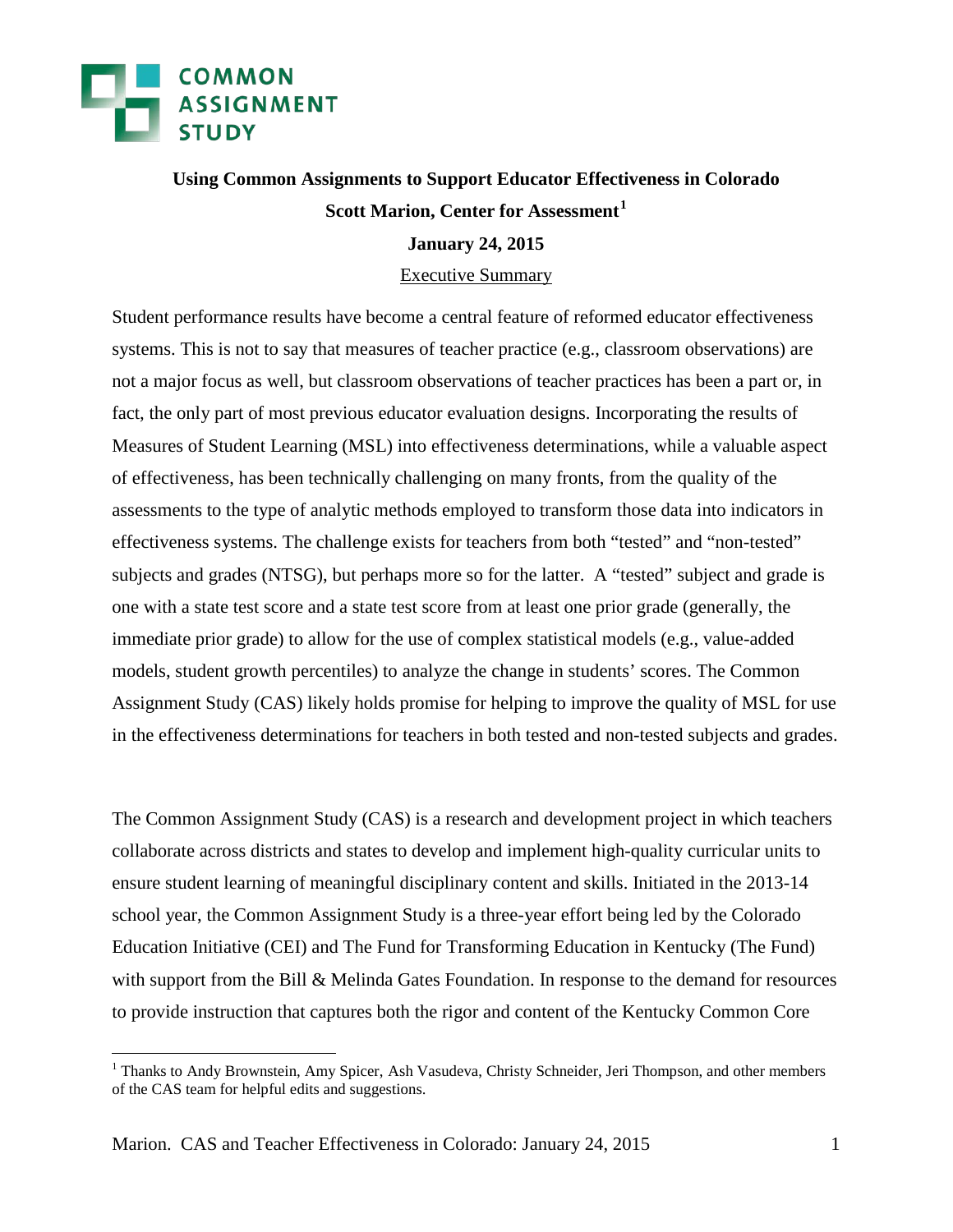## COMMON<br>ASSIGNMENT

Standards and the Colorado Academic Standards, the CAS was conceived to facilitate multidistrict and multi-state collaboration among teachers within participating districts and states during the transition to new college and career-ready standards.

This brief describes how CAS units and assessments may be well-suited to provide much needed, high-quality learning and assessment information to contribute to educator effectiveness determinations. The CAS units are already designed around critical disciplinary concepts and skills (the "big ideas" of the discipline) and being able to link two or more CAS units throughout a school year via a common big idea will allow educators and others to determine how much students have progressed on such key concepts and skills. Those familiar with educator effectiveness methods for NTSG should be recognizing the similarity between CAS units and Student Learning Objectives (SLO). In fact, this brief presents an argument for using the structure of SLOs to provide the evaluative framework for using CAS units as part of educator effectiveness determinations.

Using CAS units eliminates several threats to the use of student performance information in educator effectiveness determinations. First, CAS units provide high quality assessment information in ways that are fully integrated with instruction and the daily work of teaching and learning. In other words, "extra" assessments are not needed to support effectiveness determinations when using CAS. Second, many NTSG approaches rely on a limited amount of assessment information (e.g., pretest and posttest). The SLO model in Colorado allows for and even encourages the use of more information than just those two end points. Each CAS unit contains multiple assessment tasks, so using multiple CAS units to support effectiveness determinations would fit into the SLO model seamlessly. Third, CAS is built on a premise that collaboration is critical for producing high quality units and that the CAS process is an effective vehicle for supporting collaboration. A recent report from the Colorado Education Initiative substantiates the high value placed on collaboration both within and across districts in the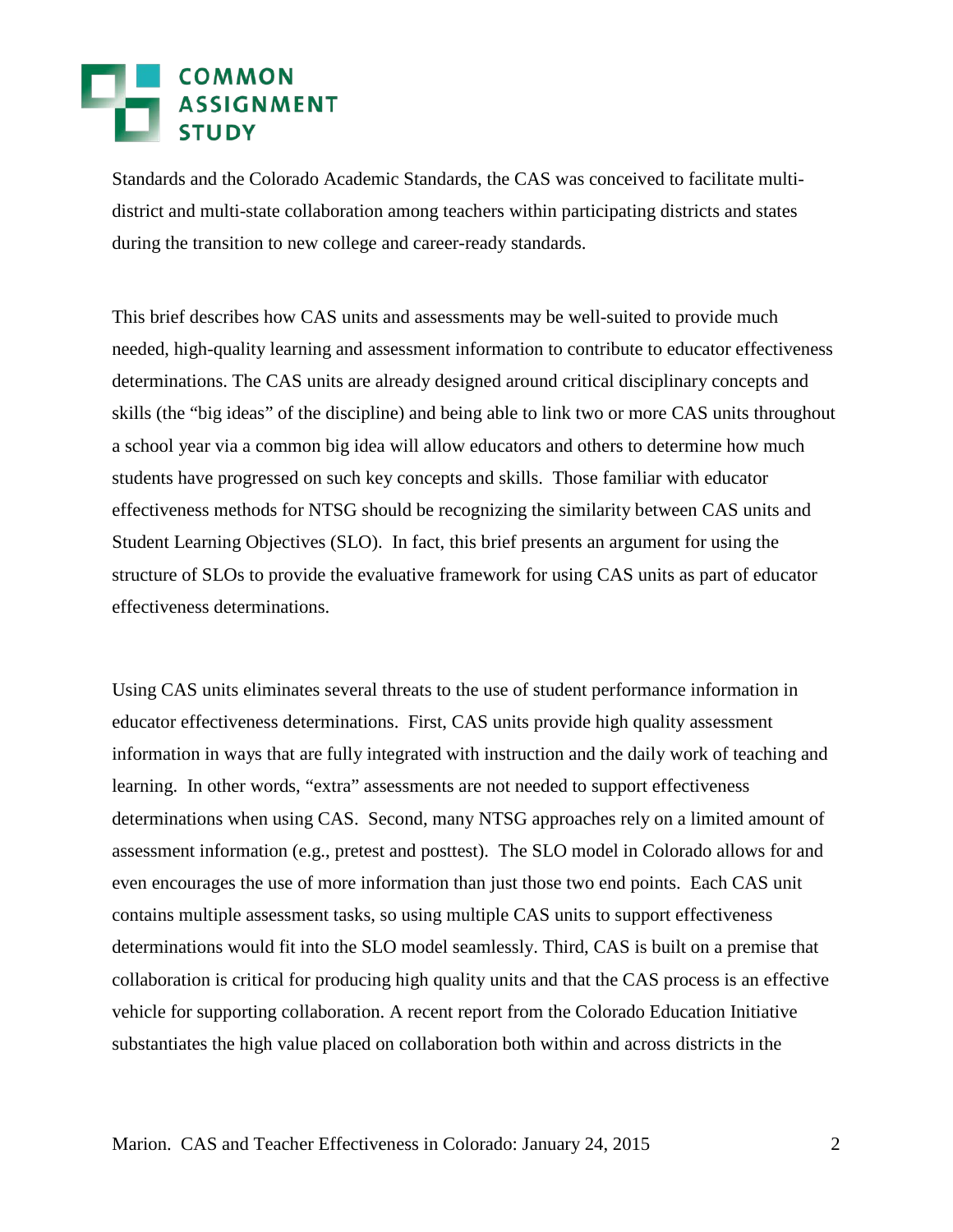### **COMMON** ASSIGNMENT **STUDY**

development of MSL and the districts' full educator effectiveness systems<sup>[2](#page-0-0)</sup>. This collaborative model can strengthen MSLs by encouraging teachers (and leaders) to work together to create stronger MSLs than individuals can create on their own. Finally, the CAS units provide a natural bridge between the evaluation of educator practices and student performance results in ways that can support more holistic determinations of effectiveness. In short, CAS units are designed to support high quality curriculum and instruction related to the Common Core State Standards, which is a considerable benefit in its own right, but the CAS units and processes can provide rich and credible information to support educator effectiveness systems.

<span id="page-2-0"></span> <sup>2</sup> See Colorado Education Initiative (2014). *Colorado MSL Systems: Patterns and Progress 2013-2014*. <http://www.coloradoedinitiative.org/wp-content/uploads/2014/12/MSL-Report-FINAL.pdf>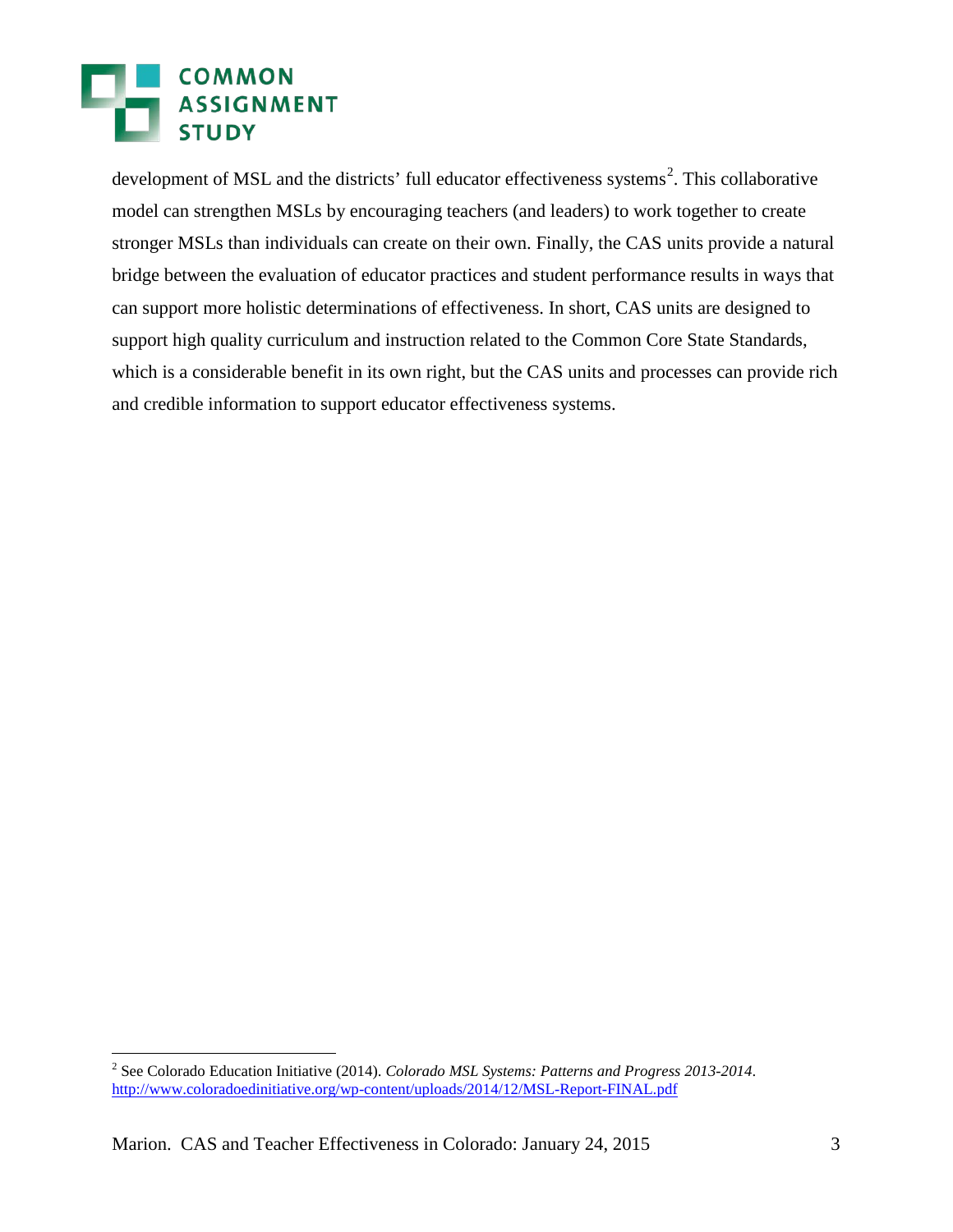# COMMON<br>ASSIGNMENT

#### Introduction

State and district education leaders are rapidly reforming their educator effectiveness systems to include a greater emphasis on the results from student performance measures. In Colorado, this has been required since the passage of SB 191. Incorporating the results of Measures of Student Learning (MSL) into effectiveness determinations has been technically challenging on many fronts, from the quality of the assessments to the type of analytic methods employed to transform those data into indicators in effectiveness systems. However, if used appropriately and thoughtfully, the results of student test scores can provide useful information to enhance the quality of educator effectiveness determinations. However, only 25-30% or so of the teaching force nationally is in grades and subjects with at least two years of state test data — what is referred to as the "tested subjects and grades." One of the greatest challenges in designing and implementing reforms in the area of educator effectiveness determinations is documenting the contributions of the other 70% or so of educators in the "non-tested subjects and grades (NTSG)." There are several assessment and analytic approaches for incorporating measures of student learning into the evaluations of teachers from NTSG, but in reality, most approaches suffer from significant weaknesses (see Appendix A for an overview of commonly used analytic methods).

One of the major shortcomings of current educator evaluation and effectiveness systems is that the two major components—teaching observations and student performance—are treated as separate entities which risks introducing more incoherence into the system than necessary. We argue that evidence from the Common Assignment Study can help bridge this gap. This brief provides an overview of how the Common Assignment Study may offer some promise for strengthening teacher evaluations.

#### The Common Assignment Study

Marion. CAS and Teacher Effectiveness in Colorado: January 24, 2015 4 The Common Assignment Study (CAS) is a research and development project in which teachers collaborate across districts and states to develop and implement high-quality curricular units to ensure student learning of meaningful disciplinary content and skills. Initiated in the 2013-14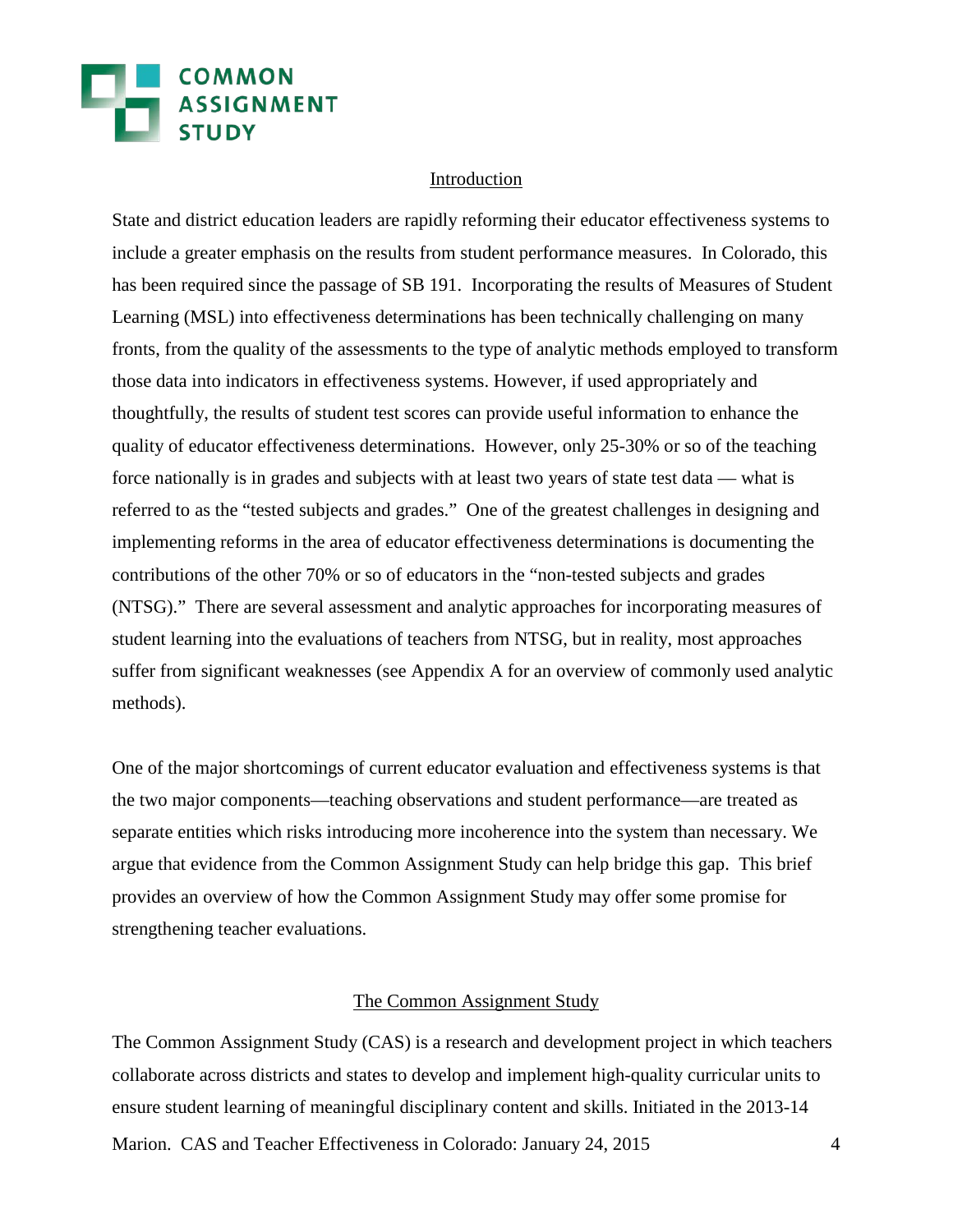# **EN COMMON<br>EN ASSIGNMENT<br>EN STUDY**

school year, the Common Assignment Study is a three-year effort being led by the Colorado Education Initiative (CEI) and The Fund for Transforming Education in Kentucky (The Fund) with support from the Bill & Melinda Gates Foundation. Technical and implementation support for the project is being provided by multiple organizations including Stanford Center for Assessment, Leadership & Equity (SCALE), Westat, The Center for Assessment, and Research for Action.

In response to the demand for resources to provide instruction that captures both the rigor and content of the Kentucky Common Core Standards and the Colorado Academic Standards, the CAS was conceived to facilitate multi-district, multi-state collaboration among teachers within participating districts and states during the transition to new college and career-ready standards. The goals of the project include the following:

- **Unit Design and Use:** Explore how to successfully design, revise, and implement high quality Common Assignment units in participating districts and states with a focus on the use of student work on common assignments to inform instructional conversations;
- **Resources and Support:** Identify the resources, support and professional learning opportunities educators need to effectively design and implement the units in order to support professional learning; and,
- **Examining Evidence of Student Learning:** Determine how the evidence of student learning yielded through the common assignment units may contribute to more robust teacher evaluation systems, in both tested and non-tested grades and subjects.

A major focus of CAS project is to address some of these weaknesses and evaluate the feasibility of using the evidence of student learning generated through the common units as part of educator effectiveness determinations. The project will explore, among other goals, the extent to which student work samples, other classroom-based artifacts, and end-of-unit assessments provide information related to educator effectiveness to complement, supplement or provide alternatives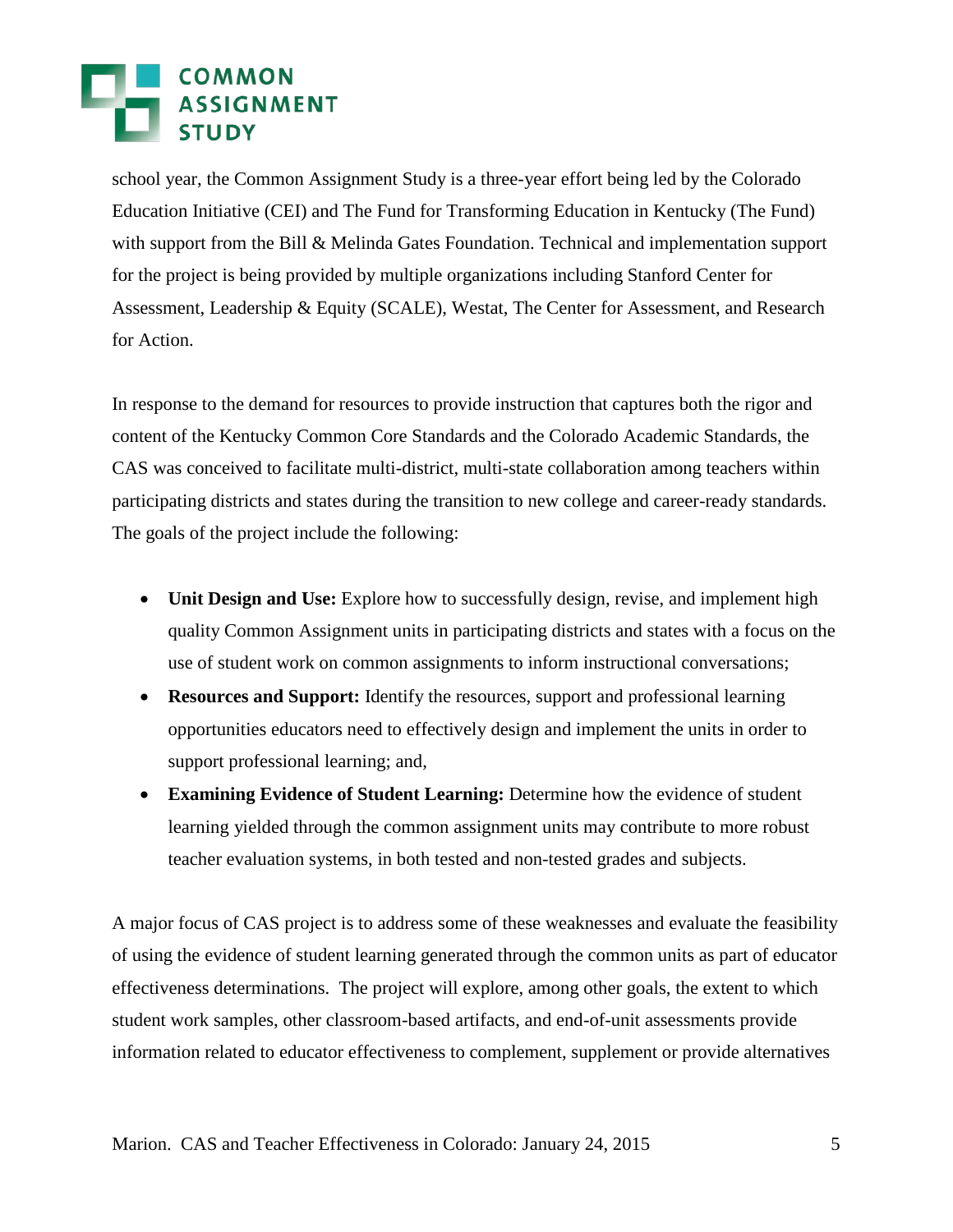to traditional test-based measures of student performance. Some of the key questions and topics for study under this strand of the project are:

- 1. What are the most defensible approaches for analyzing data drawn from the common units in order to make inferences about teacher contributions to student learning?
- 2. How do inferences about student learning drawn from the common unit assessments relate to external or other measures of student learning, such as state tests?
- 3. What are the opportunities and challenges associated with inferences about student learning over time (from multiple units) compared with single or even dual data collection windows?
- 4. Does drawing evidence of student learning from sources of evidence that are fully integrated into the teaching and learning process ameliorate some of the potential unintended negative effects associated with accountability uses of assessment information?

Based on the CAS project, as well as considerable experience developing and implementing educator effectiveness systems around the country, this brief presents an overview of how common assignment information can be used to support educator effectiveness determinations in Colorado. Common assignment information can be used to support the "student growth" component of the effectiveness determination, but also can provide important evidence related to teaching practices. The brief first discuss some concerns with current approaches for integrated student performance data into educator effectiveness methods and then illustrates how the use of common assignment information may ameliorate some of these challenges and support more credible effectiveness evaluations for Colorado educators.

#### Issues and Challenges with Current Educator Effectiveness Approaches

As noted above, the NTSG issue is an obvious challenge that could be minimized through the use of common assignments. Less obvious, though, is the benefit that common units may offer to evaluating teacher practices and connecting those effectiveness evaluations to student learning.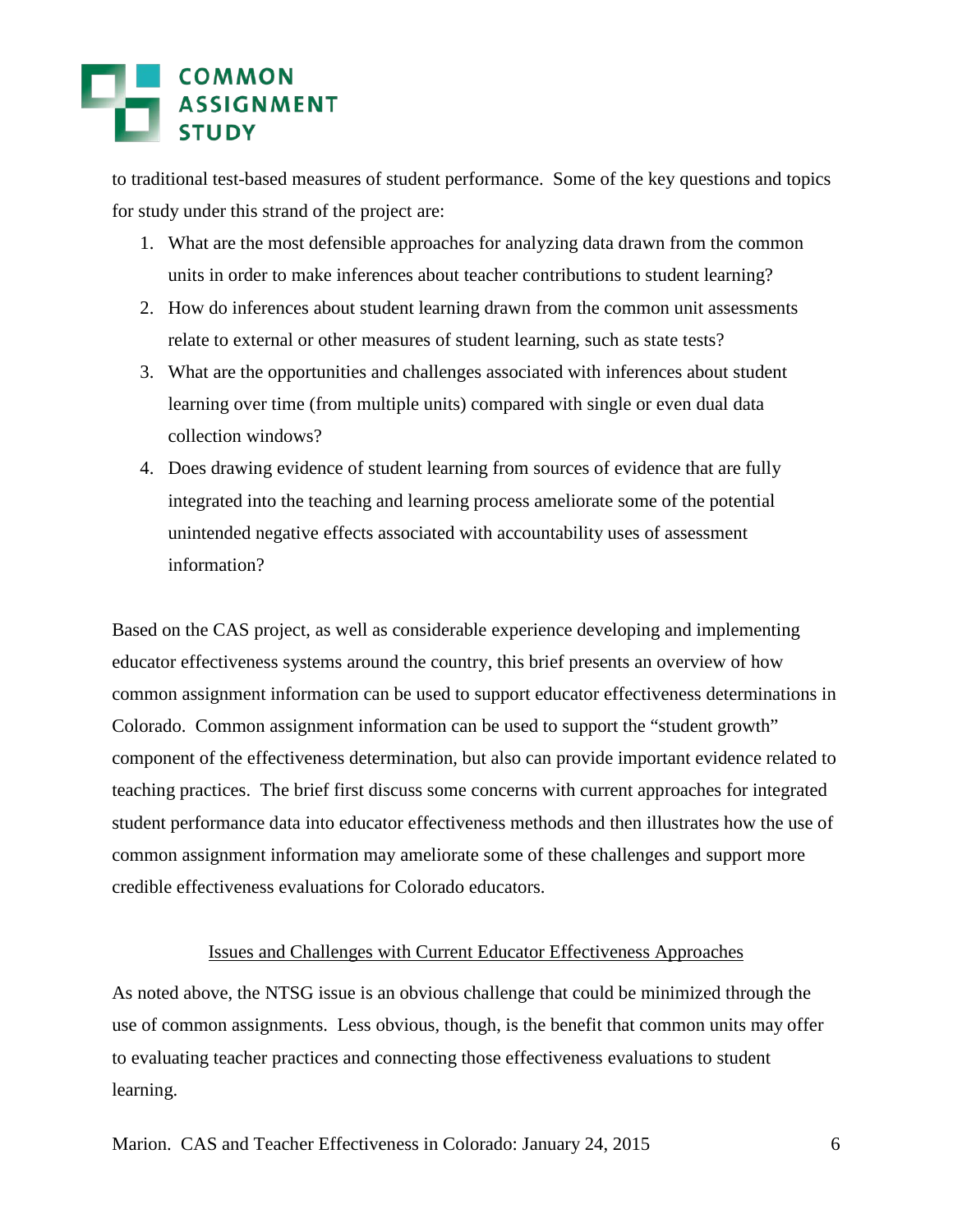#### NTSG Challenges

We want to avoid some of the current misconceptions about the evaluation of NTSG, where unfortunately many states/districts are using analytic approaches that cannot support the intended inferences about educator effectiveness. This is most often played out in the ways that learning goals are operationalized that determine the targets for student "growth," which are aggregated to targets for teacher "growth." For example, one of the most common and egregious approaches involves simply subtracting a pretest score from a posttest score, when both scores actually represent different scales and perhaps different learning targets. Many of these concerns were discussed in a previous paper (e.g., Marion et al.,  $2012$ )<sup>[3](#page-2-0)</sup> about measurement problems with most of the analytic approaches currently used with NTSG. Another problem with some of these more simplistic approaches is that many they rely on only two sources of data (pretest/posttest). In other words, these systems generally preclude the use of the kinds of multiple measures that recognize the value of each measure. Fortunately, Colorado's approach for employing Measures of Student Learning in its State Model Evaluation System avoids many of the common problems associated approaches noted above in the way that the state encourages the use of MSLs most tailored to local needs.

Another, perhaps even more important, challenge to the successful implementation of educator effectiveness evaluation systems for teachers in NTSG is the disconnect between the evaluations and the actual day-to-day work of teaching and learning. Many see these additional tests administered as part of the effectiveness evaluation as "dropped from the sky," not much differently from the way in which they see state tests. Even Student Learning Objectives (SLO) are not immune from these problems, depending on how they are implemented. For example, teachers and students in one state with strong state control over the SLO system have been heard saying things like, "We took the 'SLO' test today," which clearly indicates that is seen as distinct from the regular teaching and learning system. In other words, the tests being used in this

<span id="page-6-0"></span> $3$  For more details on these issues, see Marion et al. (2012). [http://www.nciea.org/publication\\_PDFs/Measurement%20Considerations%20for%20NTSG\\_052212.pdf](http://www.nciea.org/publication_PDFs/Measurement%20Considerations%20for%20NTSG_052212.pdf)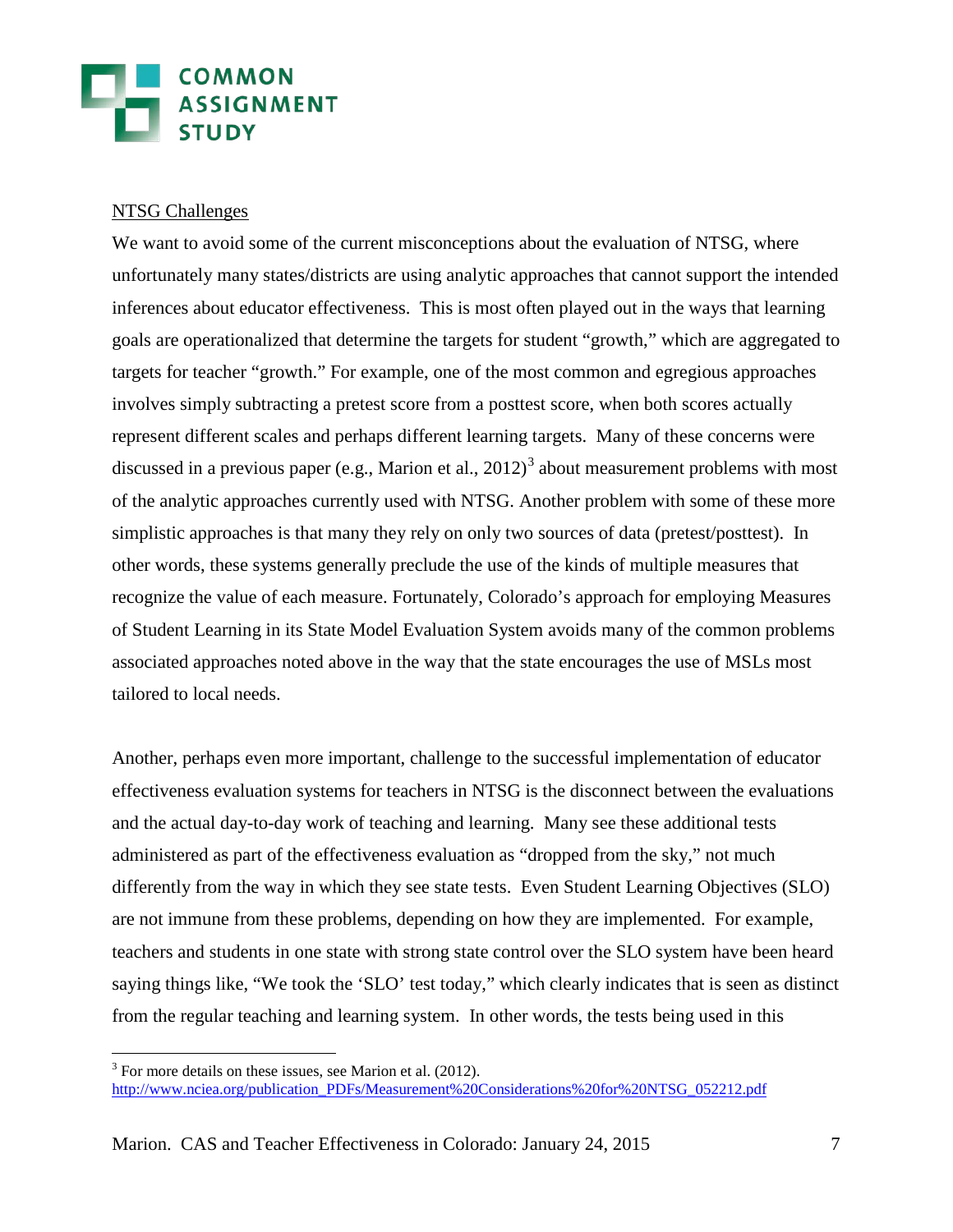## **EN COMMON<br>EN ASSIGNMENT<br>EN STUDY**

particular system are developed at the district level and teachers are required to administer the tests at specific times whether they fit the particular curriculum at that specific time. On the other hand, Colorado has taken a more holistic approach for teachers in NTSG and uses existing assessments and other data rather than adding new tests into the mix.

#### A Role for CAS

Using assessment results drawn from common units offers the promise of ameliorating both of these concerns. The common units, by design, include multiple measures of student performance, hopefully at successive levels of understanding. Second, the rich performance assessments in the common units are fully integrated into the regular work of teaching and learning, and are not seen as extra, accountability assessments. Certainly, we still need to attend to the potential corrupting influences of accountability on the results from assessments included in the common units, but CAS offers promise that these more robust measures of teachers' contributions to student learning will feel more trustworthy and there would be less temptation for corruption. Third, CAS was based on the premise, which has been borne out by initial evaluations, that collaboration among teachers was an important vehicle for increasing the quality and usefulness of units. Finally, common units and LDC modules offer a way to bridge the false dichotomy in teacher evaluation between teaching practices and student learning.

#### Incorporating CAS Results into Educator Effectiveness Systems

If evidence of student learning could be collected from multiple units — for example, one from the fall and one from the spring — we would still have to make sense of the data. Ideally, in the future, three or four units may be administered throughout the year. Before getting into the specifics, let's back up and review the essential components of educator effectiveness evaluation determinations.

 $\checkmark$  Assessment/Data: These data include assessments administered to students, but could also include data from student survey and classroom observations as is being done with TPGES. It is helpful to think broadly about data and to recognize that while high quality data are necessary for valid educator evaluations, they are far from sufficient. In other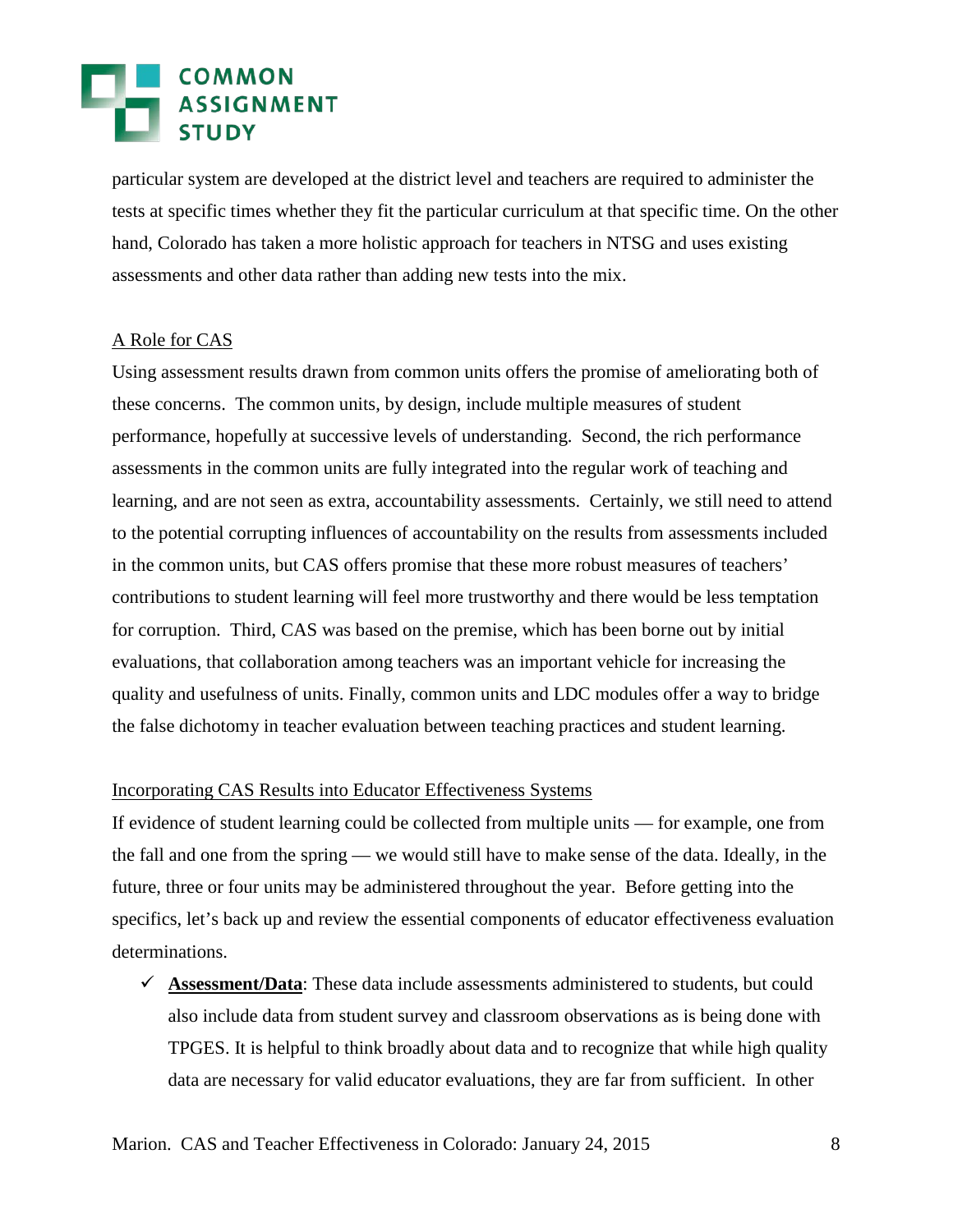## COMMON

words, a very high quality pretest could be administered in the fall and a very high quality posttest could be administered in the spring, but the inferences in terms of educator effectiveness from these two tests might be poorly substantiated for reasons we discuss below.

- **Analytics**: There is a famous Seinfeld episode that takes place at a car rental counter where Jerry tries to explain the difference between "taking the reservation," which the clerk keeps emphasizing that they have done, and "holding the reservation," which the car rental company clearly has not done because there is no a car available. The analytics of accountability systems is the "holding of the reservation," because it turns the assessment information into something useful. In other words, it is relatively easy to collect data (taking the reservation), but it is quite difficult to analyze the data in ways to support defensible inferences (holding the reservation). This includes the methods by which we turn raw data into accountability indicators. In terms of state tests, this may mean applying student growth percentile (SGP) methods to translate test scores across multiple years into SGPs for students and aggregate SGPs for educators. Similarly, an observation rubric is a tool for turning the raw material of classroom interactions into numeric quantities that are then usually summed or averaged. Given the many choices of methods for turning raw data into indicators (e.g., noticeably different observation rubrics), it is easy to see how the choice of analytic method can influence the inference about educator quality. The analytic challenge is generally greater for NTSG than for state tests or classroom observations, in part because of the small sample sizes and limited analytic capacity among school and district personnel.
- **Attribution**: Perhaps the least considered and most important aspect of using data for evaluation decisions is deciding which teachers deserve the "credit" or "blame" for which students. This is one of those issues that seems so simple to those outside of education, but the devil is truly in the details. Besides the overwhelming issue of data quality, there is a critical need to understand how schools really operate. Many elementary students, for example, are nominally assigned to a single teacher, but in reality are moved around in grade-level teams for some forms of differentiated instruction or other activities. Some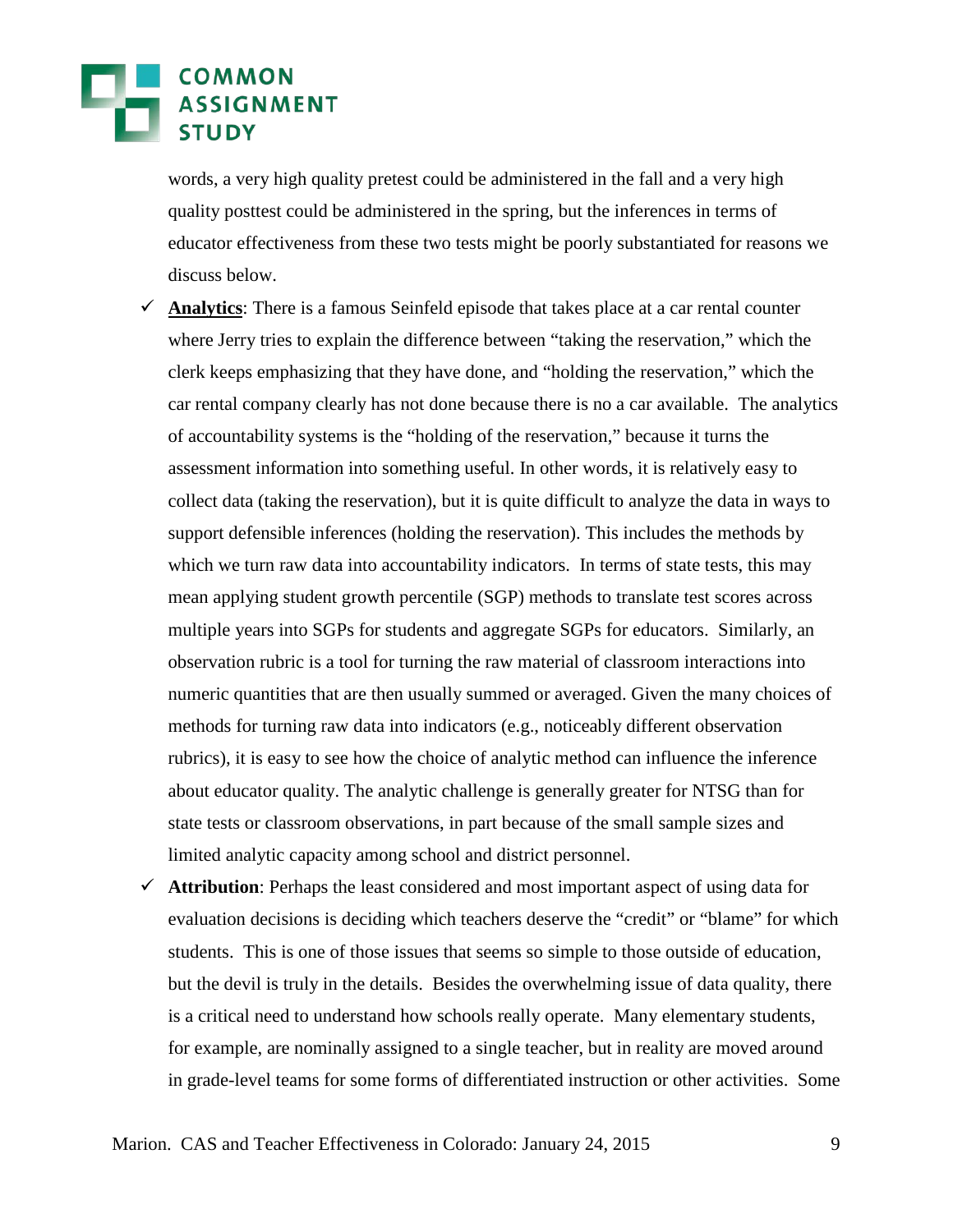have tried to address this issue by measuring "dosage" which is the assignment of weights to the student score based on the proportion of time the child spent with each teacher. Attributing student learning results to teachers is more complex than simply counting seat team and such dosage approaches would require strong evidence to support such strong assumptions. Therefore, we have advocated certain types of "shared attribution" approaches in which all students in a given team of teachers might be "pooled" for the purposes of attributing the scores from student assessments — if that fits the theory of action and structures for the school. This can occur for both tested and nontested subjects and grades.

#### Student Learning Objectives as a Framework

The previous discussion should demonstrate that we cannot just throw assessment data at the wall and hope that something useful for educator evaluation sticks. We need a framework for contextualizing and analyzing the evidence of student learning that emerges from the common assignments. Student Learning Objectives (SLO) provides such a framework in Colorado.

SLO have gained popularity as a means of attributing student performance results to educators in new forms of teacher evaluation systems for all teachers, but especially those in NTSG. SLOs can serve as a framework for incorporating the results from common assignments into educator evaluation systems. SLOs are content- and grade/course-specific measurable learning objectives that can be used to document student learning over a defined period of time, often based on a SMART goal-setting approach. SLOs are designed to reflect and incentivize good teaching practices, such as setting clear learning targets, differentiating instruction for students, monitoring students' progress toward these targets, and evaluating the extent to which students have met the targets.

#### Clear and Meaningful Learning Goal

SLOs should reflect the relevant content standards, skills, and the associated curriculum. They should describe what students will be able to do at the end of the course/grade, or at least over a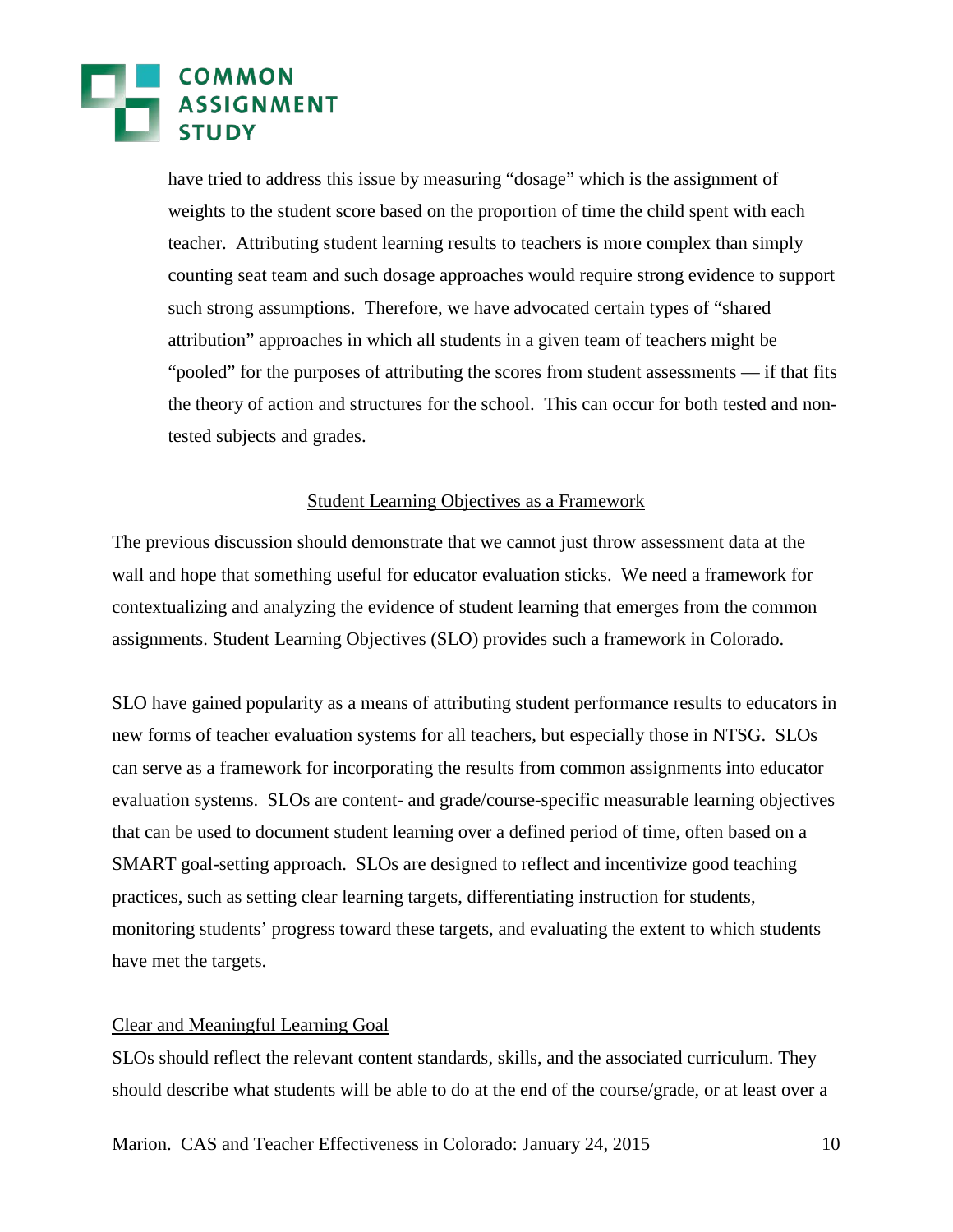reasonably long period of instruction (e.g., a semester). The learning goal(s) generally will be established by a collection of teachers in the same grade and/or subject area and overseen by the district or school leadership. The learning goal for an SLO should reflect an **"enduring skill" in the discipline** and may encompass several key content standards. Multiple teachers are often working with their students on the same learning goals and the results from the same SLO implemented by multiple teachers may be shared (i.e., shared attribution).

The following is an example of a learning goal from a Common Assignment Study middle school social studies:

*Students will independently use primary and secondary sources to form evidencebased interpretation of historical events and ideas significant to westward expansion in the antebellum era. In doing so, students will consider and discuss multiple causes for historical events with a focus on how and why the US acquired Western lands. Further, students will understand how the use of authentic primary source documents enriches our understanding of historical events and ideas.*

As can be seen, the learning goal represents key ideas in the study of history, but is still somewhat general. The addition of the assessments and student targets help make the SLO more specific in terms of performance expectations<sup>[4](#page-6-0)</sup>.

#### Assessments used to evaluate students' achievement of the learning goals

The assessments used to evaluate the degree to which students have achieved the learning goals should be of high quality; that is, they should be designed to provide evidence aligned to the specific learning goal. First, if the learning goals take the rich form described above—as they should if they are to support high quality instruction and deeper learning— it is unlikely that they will be measured well with just a single assessment. Multiple assessments will likely be required, and performance or other authentic assessments must be part of the assessment system

<span id="page-10-0"></span><sup>&</sup>lt;sup>4</sup> Much more information about SLOs (SLOs) can be found in the Center for Assessment's SLO Toolkit at [www.nciea.org.](http://www.nciea.org/)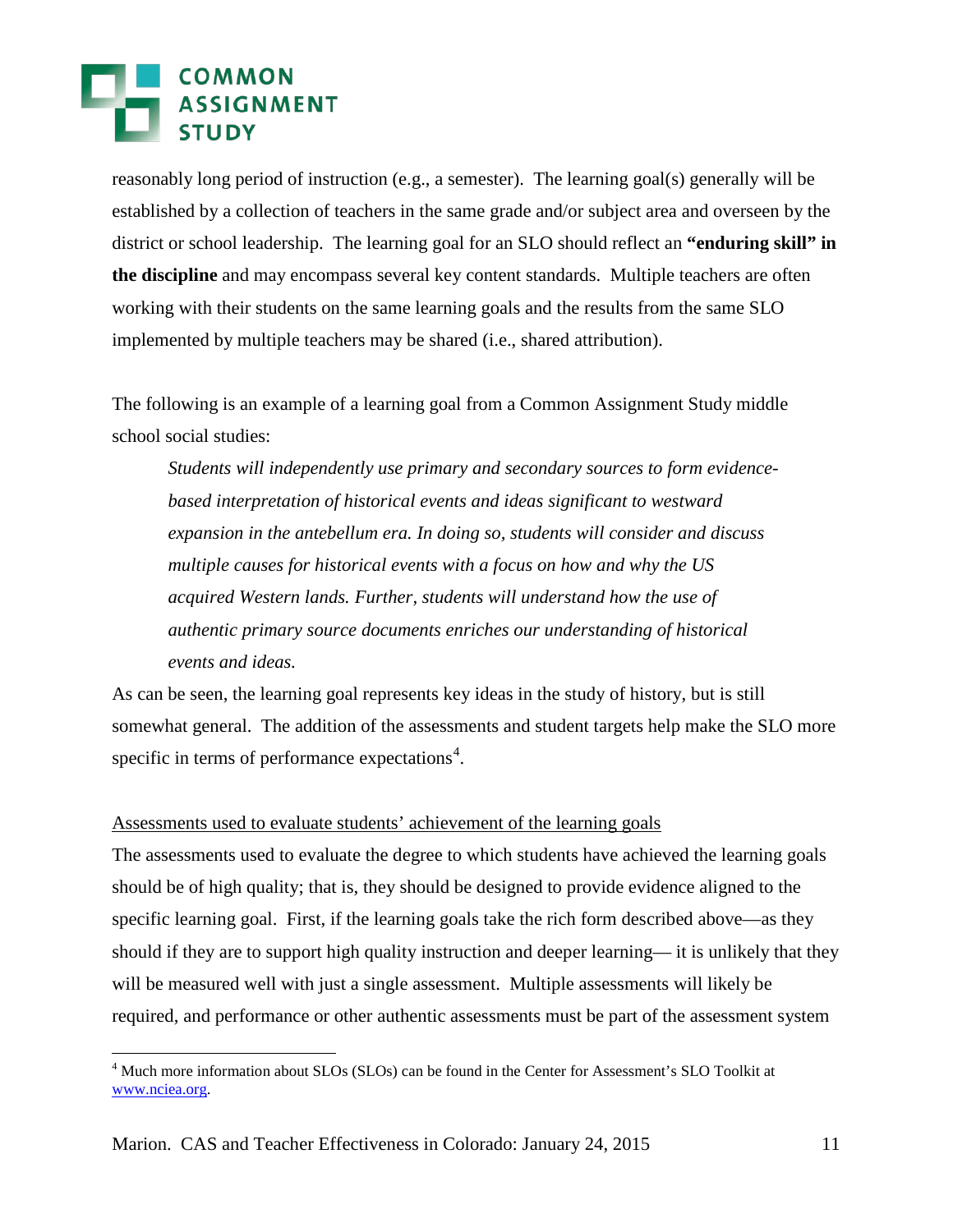## **COMMON**<br>ASSIGNMENT

designed to evaluate the learning goal. An example of a multiple tasks from the middle CAS history unit tied to the learning goal presented earlier follows:

*Task 1: Considering the historical perspectives on the Mexican-American War, was President Polk justified when he declared war in 1846? After reading primary and secondary sources given in class, write an essay in which you address the question and argue whether Polk was justified in his decision to declare war with Mexico. Support your position with evidence from the text(s). Be sure to (acknowledge; refute) competing views. Task 2: Part A. Explain in detail how the U.S. acquired one territory through war and one territory through diplomacy Task 2: Part B. Choose two groups of people that were affected by westward expansion and explain how the expansion affected those groups. The responses to these tasks will be scored with a multi-dimensional rubric focused on historical analysis, argumentative writing, use of sources, and quality of writing and presentation.*

Targets for both student performance and aggregate targets for educator performance *Student Targets*. The student target is the expected outcome at the end of the instructional period. Those proposing SLOs should ensure that the student targets are both ambitious and realistic, which is quite a challenging design task, especially during the early years of SLO implementation. Several researchers (e.g., Marion, et al., 2012; Lachlan-Haché, Cushing, & Bivona, 2012<sup>[5](#page-10-0)</sup>) have suggested that teachers set targets using available baseline data to help contextualize the learning targets for individuals or groups of students. Many SLO approaches use baseline data as a basis for both growth and achievement/proficiency goals for students. A description of a set of targets for the learning goal described above follows:

*These targets are based on the rubric scores for the CAS Unit tasks described above, as well as the three (3) formal performance tasks administered in this* 

<span id="page-11-0"></span> <sup>5</sup> Lachlan-Haché, L., Cushing, E., & Bivona, L. (2012). Student Learning Objectives as Measures of Educator Effectiveness: The Basics. Washington, DC: American Institutes for Research.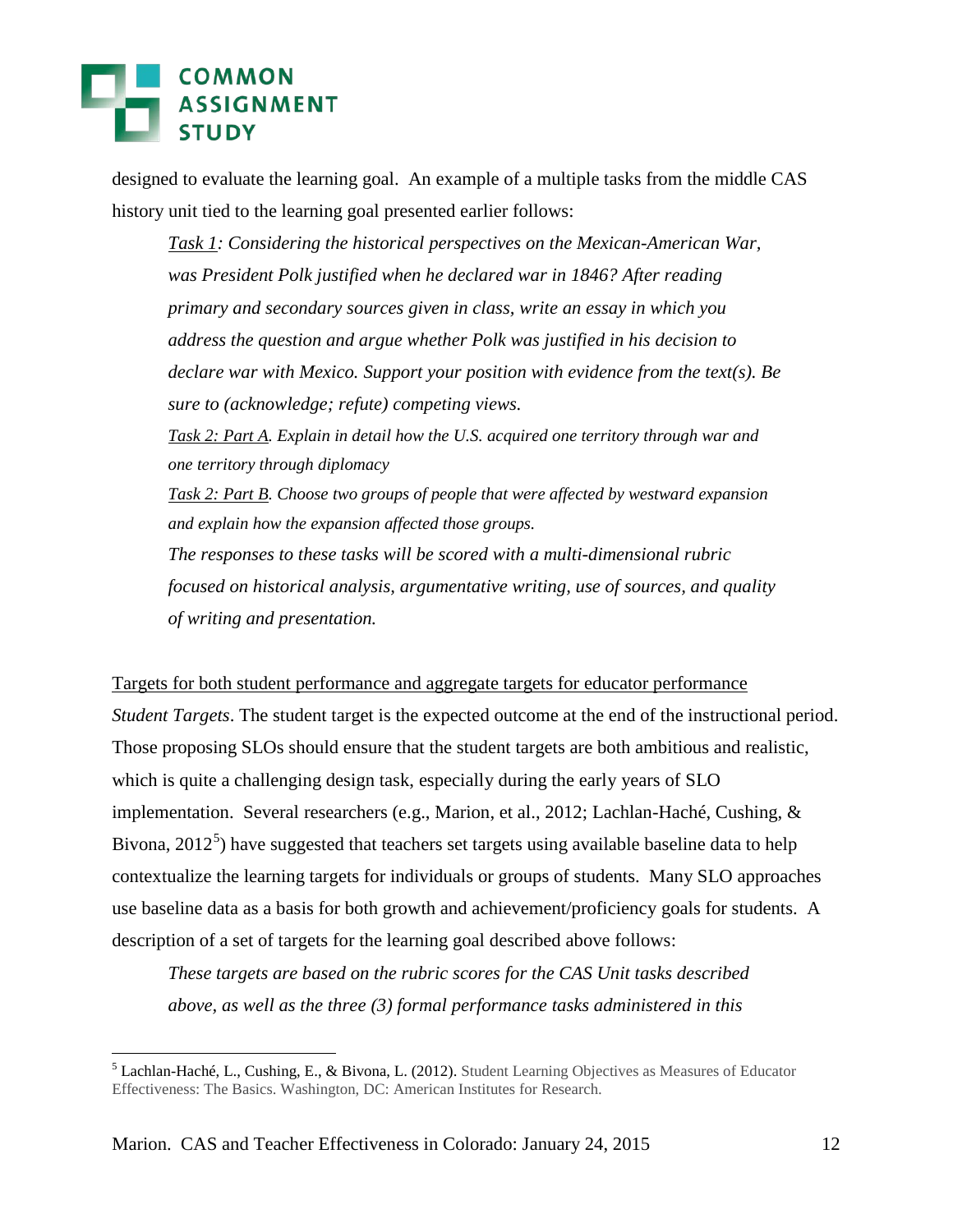*course over the entire school year. This is not an average of scores, but rather an evaluation of students' demonstrated consistent improvement over time in the criteria of the rubric.*

- *At least 75% students will advance one performance level from the beginning of the year to the end of year. Students maintaining the highest level of performance from the beginning to the end of year will count as having met this requirement.*
- *Approximately 60% of the students will score at the "proficient" level on the majority of the rubrics' criteria across the multiple summative tasks.*

This example presents one way of establishing SLO targets. Setting ambitious and reasonable targets for SLOs is one of the most challenging aspects of SLO design and implementation. This has been the focus of several recent national meetings as states wrestle with how to approach the issue in fair and valid ways.<sup>[6](#page-11-0)</sup>

*Teacher Targets.* Teacher targets specify how the student aggregate scores (results) will be used to determine the degree to which the teacher has met the SLO targets and whether these results will be employed directly or transformed into an indicator for use in accountability determinations. In some cases, these targets are set by the state, but more typically, they are determined by the district in conjunction with school leaders. Ideally, school leaders will tailor the targets in consultation with teachers to account for specific classroom contexts. Typically, teacher targets and the corresponding performance rating are classified into three or four levels. For example, a teacher may be classified as "not meeting the SLO" if less than 50% of the students reach their target, "meeting" if 51-85% of the students reach their target, and "exceeding" if more than 85% of the students reach their target. Obviously, the appropriateness of these targets is contingent upon the learning goal, assessments, and student targets. It will take several years of data collection and analysis to evaluate the appropriateness of these targets.

<span id="page-12-0"></span> $6$  This topic could fill an entire paper, but for now see Marion, et al. (2012).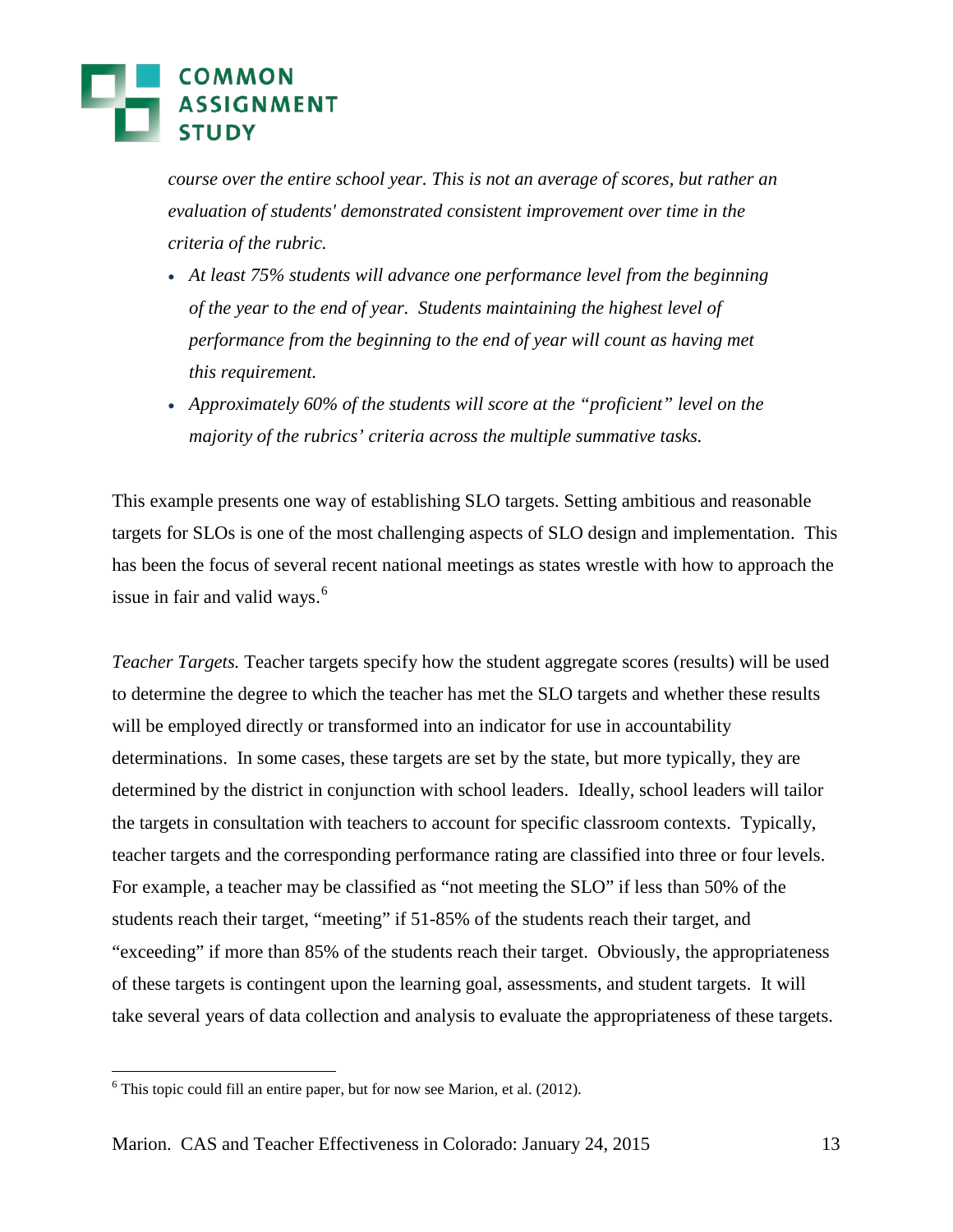# **EN COMMON<br>ASSIGNMENT**

#### Incorporating CAS into an SLO Framework

By now, those familiar with CAS should recognize the obvious connections between SLOs and CAS. These connections are explored in more detail in this section. If the multiple common units administered through the school year were tied to common "enduring skills" of the discipline, we could begin to describe student progress referenced to actual changes in knowledge and skills rather than just scale-based (i.e., points) descriptions of growth. The common assignments could provide the measurement information at key points along the trajectory implied by this learning goal. Many district SLO approaches, especially those being implemented in several Denver Public Schools, expects ongoing data collection to evaluate the goals and the CAS could contribute by providing high quality data to support effectiveness determinations. Given the current state of affairs in teacher evaluation, this could be one of the most important contributions of this project. In the following section, I relate the CAS approach to an SLO framework.

#### Learning Goal

Ideally, the learning goal(s) should be identified ahead of time so that the units are designed to support the learning and assessment of this goal. In the real world, this will likely be an iterative process between high-priority learning goals and available units. To provide credible evidence of changes in student learning over time, the multiple common units in a school year must be tied to the same big idea of the discipline. Of course, the question is "What idea?" The Literacy Design Collaborative (LDC) module incorporated into each unit is designed to focus on various aspects of argumentative writing across the curriculum. There is no question that this is very important and argumentative writing is critical vehicle for communicating understanding in most disciplines, but the key (and specific) concepts and skills of science, social studies, or other content areas should be represented in the learning goals. More recent work in LDC has focused on ensuring that the disciplinary content is well-represented in the LDC task and scoring rubrics. Therefore, argumentative writing could represent one of the cross-unit learning goals while a more discipline-based idea (e.g., understanding how geographic and economic factors influence human settlement) could represent an additional cross-unit strand.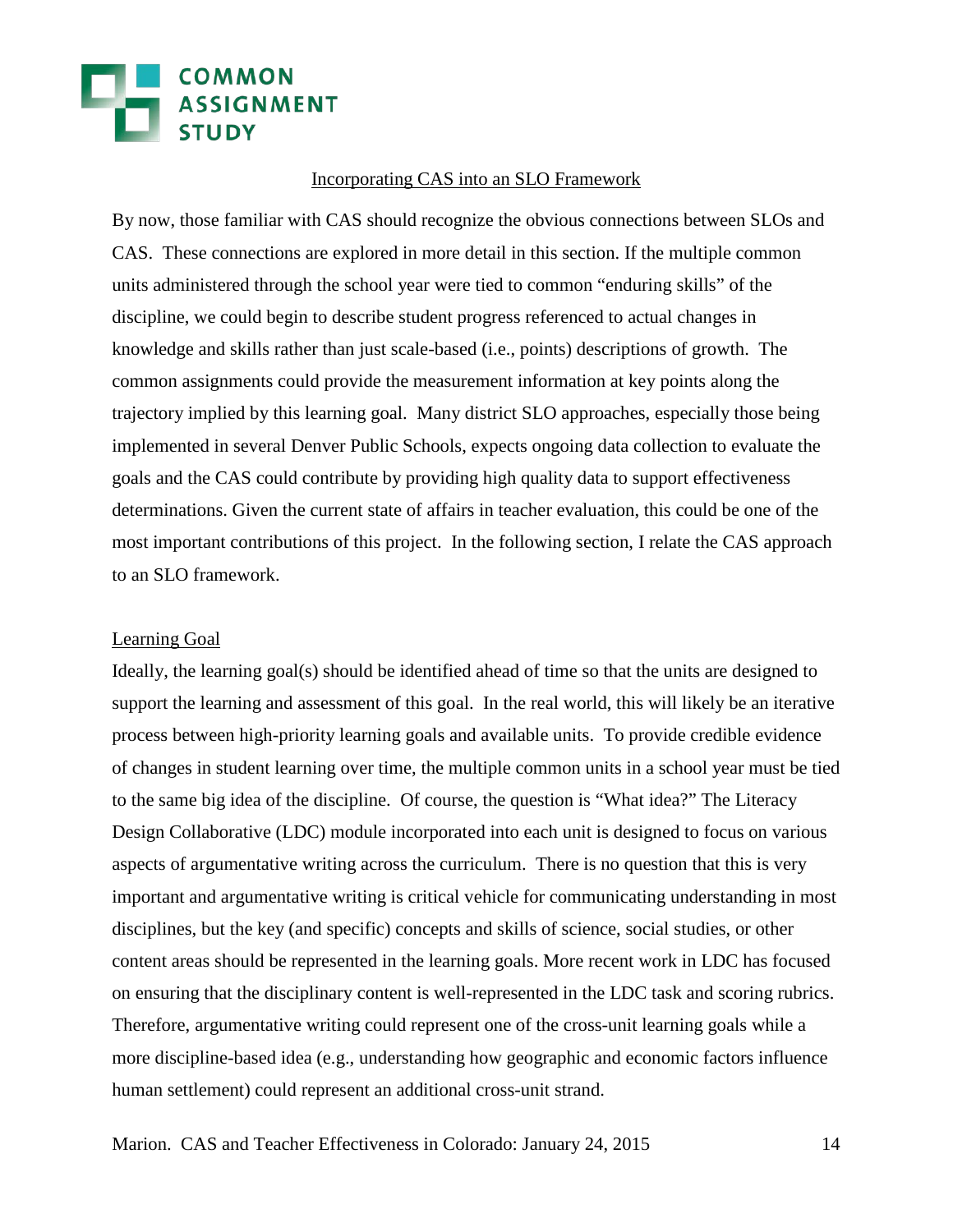# COMMON<br>ASSIGNMENT

#### Assessments

A major advantage of using assessments from common assignment units for educator evaluation is that it avoids the typical impoverished assessment evidence common to many NTSG approaches. Unit assessments are designed as a system to yield high quality information about students' understanding of the big idea as well as supporting knowledge and skills. Further, the assessments across multiple units will be intentionally connected —not formally linked (psychometrically), but conceptually connected via the assessment targets and rubrics. This will require a focused effort to design and implement high quality assessments and rubrics that can support inferences related to the enduring skills. Importantly, these units are closer to the actual teaching and learning than is typically the case with assessments like end-of-course tests and as evidence accumulated through the CAS research that hopefully shows the relationship between the CAS assessments and these more distal assessments, states like Colorado will feel confident about the validity of the interpretations from the CAS assessments.

#### Targets

As noted above, establishing targets for students is one of the most challenging aspects of SLO design and implementation. Establishing reasonable baselines to contextualize the end-of-year assessment results is a critical component of the SLO process. Depending on when the fall unit is implemented, the assessments from the fall unit could serve as the baseline for the SLO. However, if baseline information is available from earlier in the school year than implantation of the fall unit, assessment information from the fall unit could serve as an interim check on the goal. The assessment information from the spring unit would be used to evaluate the degree to which students have met the targets associated with the learning goal. Using multiple assessments would be an improvement over most SLOs, but SLOs based on common assignments could be improved even further if the multiple units were tied to practice-based learning progressions. The progressions would then allow teachers to develop a better understanding of how students move toward deeper understanding of the big idea. The progressions can serve as explicit anchors for the unit assessments and other activities.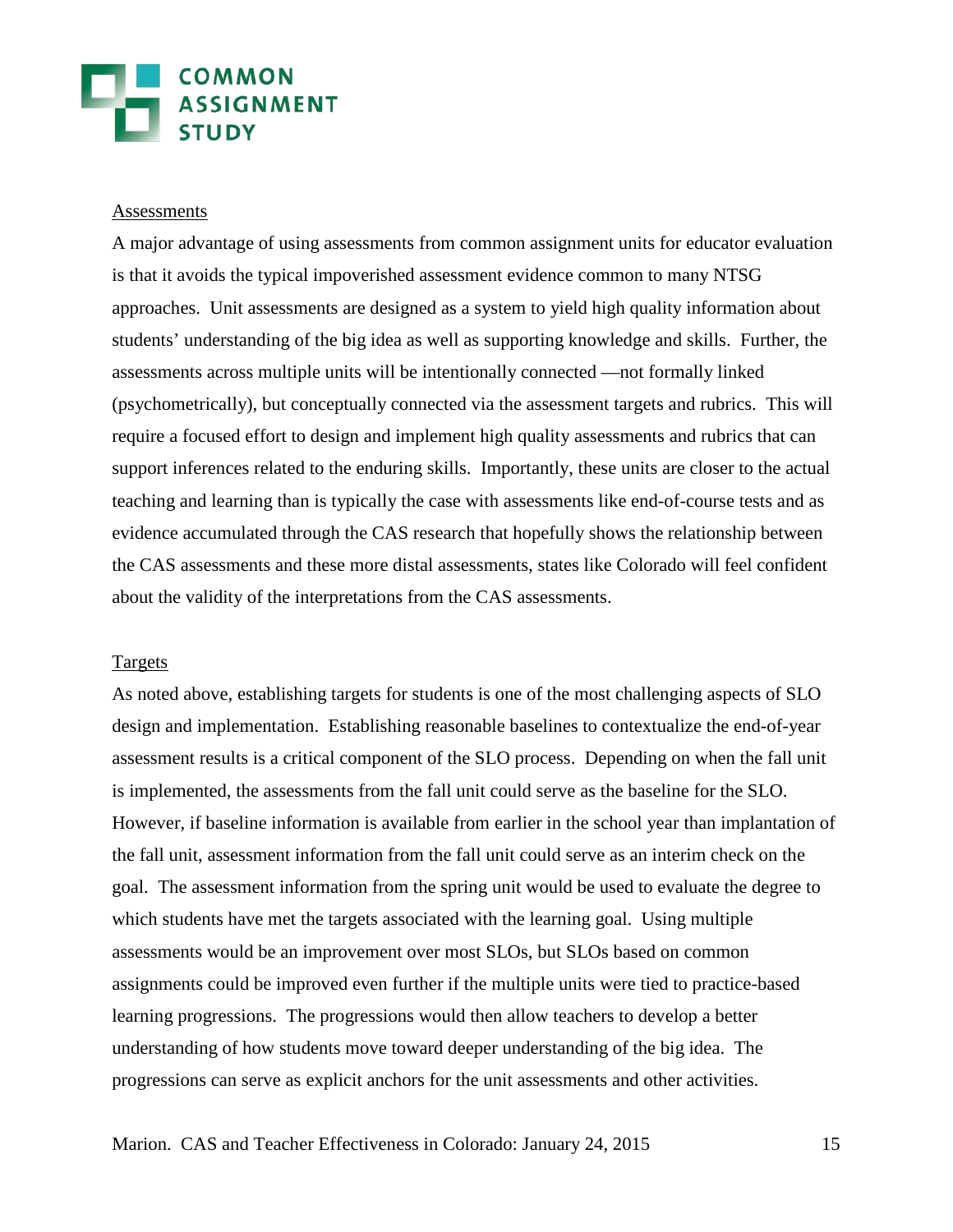Documenting student progress along these learning progressions can then serve as evidence for teacher effectiveness determinations.

Importantly, we should avoid simple reductionist approaches for determining and evaluating targets. The "rough conditioning" approach described previously (Marion, et al., 2012) offers a sensible alternative to establishing arbitrary numeric goals based on some distance between a pretest score and 100% (or some other percentage correct). The evidence from common assignments will allow us to more accurately document students' learning trajectories in a discipline. It is beyond the scope of this brief and perhaps too decontextualized to offer very specific recommendations for establishing meaningful student targets based on CAS units, but I strongly recommend capturing qualitative changes in student understanding through a domainspecific rubric. Such rubric scores can then be used to aggregate student-level results to the classroom or school levels.

#### Common Assignments as Evidence of Teaching Practices

Essentially all teacher evaluation and effectiveness systems being implemented in the United States count evidence of student learning and evidence of teacher practices as separate elements in overall evaluation scores. To be fair, there are sound arguments for such approaches. Many believe that observations and other indicators of teacher practice measure the process of teaching, while assessment data provides evidence of the "product" of teaching. Further, nobody doubts that essentially all traditional evaluations have focused exclusively on process. Therefore, the theory of action for counting student learning results as a significant part of teacher evaluations is intended to demonstrate that student learning must be valued.

However, by treating the two major components as separate aspects of teacher evaluation, there is a risk of introducing more incoherence into the system than necessary. For example, most of the major tools for measuring teacher practice (e.g., Danielson's Framework for Teaching)<sup>[7](#page-12-0)</sup>

<span id="page-15-0"></span> <sup>7</sup> See:<http://www.danielsongroup.org/article.aspx?page=frameworkforteaching>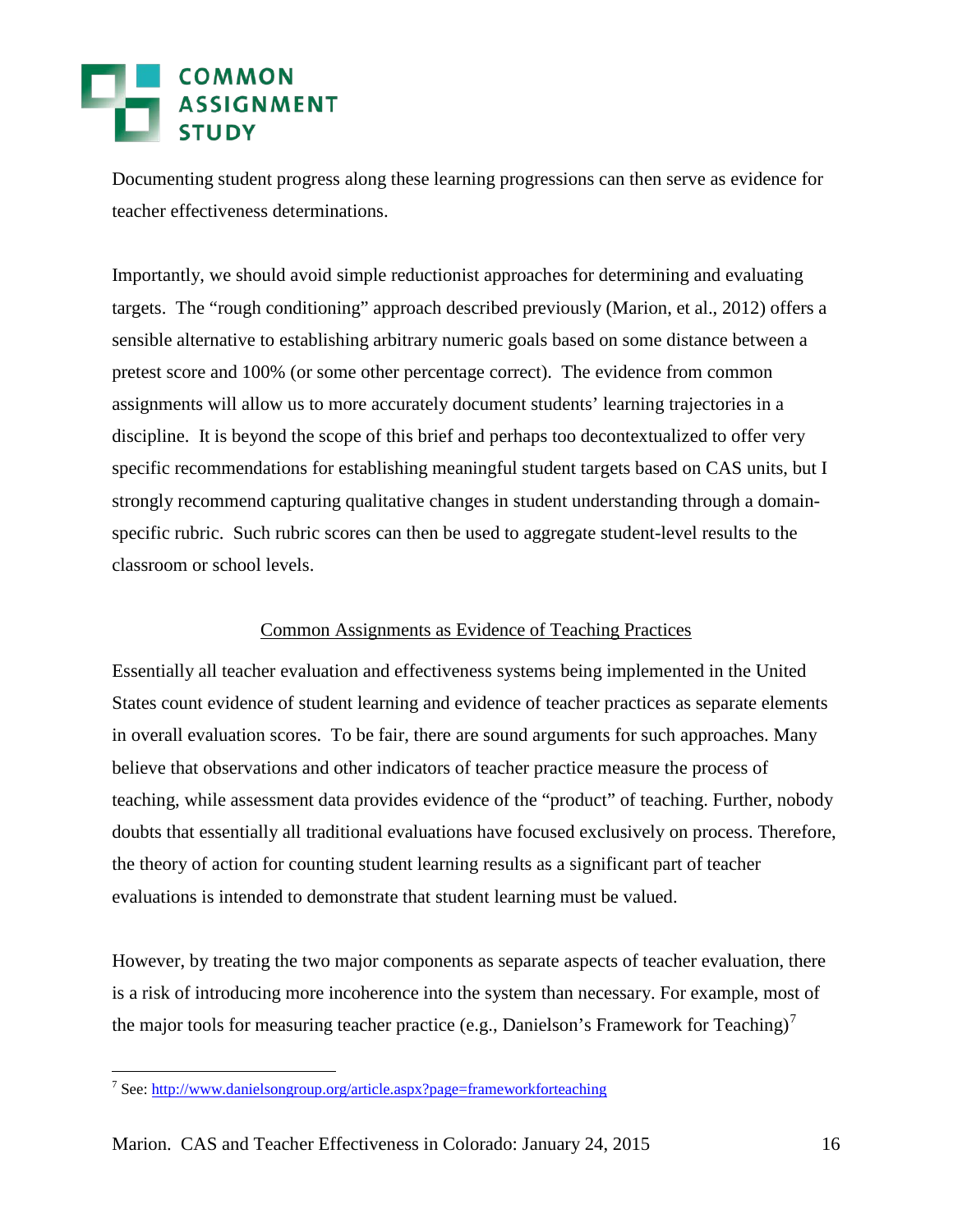## **EN COMMON<br>ASSIGNMENT**

require evidence of how well teachers plan and execute instructional activities, but it would also make sense to include evidence related to what students learned from this instruction. This sounds obvious, but is rarely done. The evidence of student learning generally comes from assessments only peripherally related to classroom observations.

This disconnect is expected (but not a goal) for the "tested grades and subjects" because of the broad brush of the state tests<sup>[8](#page-15-0)</sup>. On the other hand, we have the leeway with NTSG to design assessments closer to the specific activities in the course or classroom. For example, if the school was using common assignments to generate assessment information for SLOs, it would make sense to link classroom observations to the times when the teacher and students are working on the common units. This would provide the observer a way to triangulate multiple forms of evidence in order to draw more defensible inferences. This is a relatively easy step schools could take when implementing common assignments, but additional steps can be followed to bring even more coherence to educator evaluation systems.

The common units provide opportunities for generating and collecting data related to many aspects of teaching practice. In fact, the Colorado Department of Education has already made similar linkages between MSL and the Colorado State Model Evaluation System. For example, the common units require considerable planning and thinking about instruction to ensure that students are provided with meaningful learning opportunities. It is clear that common units could easily provide evidence for the specific elements depicted below from Quality Standards III and IV in the Colorado State Model. Among other artifacts, the CAS unit planning templates, the student work generated from the assessments, and the teachers' actions as a result of analyzing the student work will serve as meaningful evidence for these elements. I am using the Colorado State Model as an example, but similar strands are found in other tools for capturing evidence of teaching practice (e.g., Danielson, Marzano, Marshall).

<span id="page-16-0"></span><sup>&</sup>lt;sup>8</sup> This is not to say that value-added (VAM) or student growth percentile (SGP) models for large scale assessment data cannot provide useful contributions to teacher evaluation decisions especially when the results of such analyses of student growth are shared among multiple educators.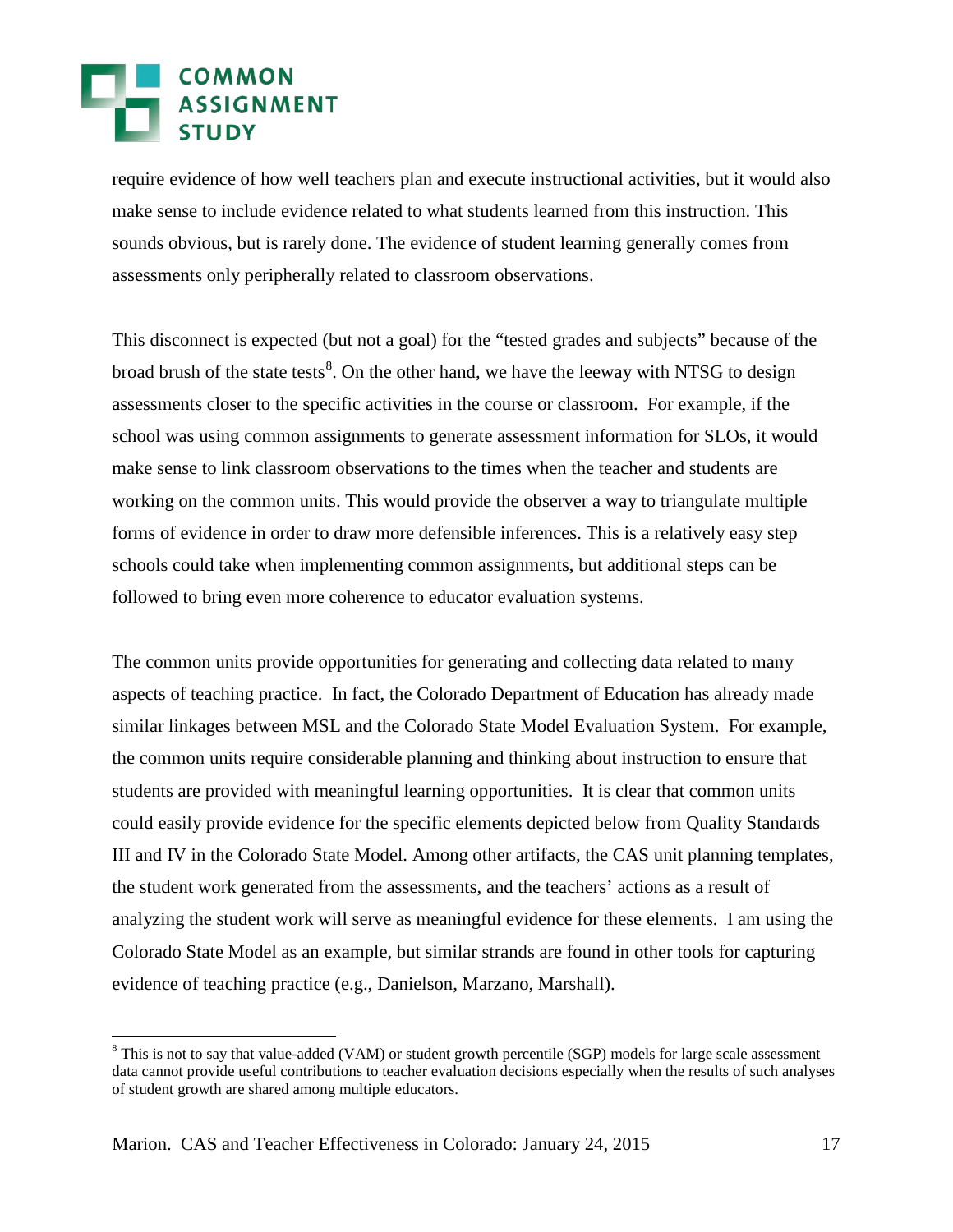

#### **QUALITY STANDARD III**

Teachers plan and deliver effective instruction and create an environment that facilitates learning for their students.

**ELEMENT B:** Teachers plan and consistently deliver instruction that draws on results of student assessments, is aligned to academic standards and advances students' level of content knowledge and skills.

| <b>Basic</b>                                                                                                                                                                          | <b>Partial Proficient</b>                                                                                                                                                                                                                                                                                                            | Proficient<br>(Meets State<br>Standard)                                                                                                                                                                                                                                                                                                                                                                                                                                                                                                                                                                                                                  | Accomplished                                                                                                                                                             | Exemplary                                                                                                                                                                                                                                    |  |
|---------------------------------------------------------------------------------------------------------------------------------------------------------------------------------------|--------------------------------------------------------------------------------------------------------------------------------------------------------------------------------------------------------------------------------------------------------------------------------------------------------------------------------------|----------------------------------------------------------------------------------------------------------------------------------------------------------------------------------------------------------------------------------------------------------------------------------------------------------------------------------------------------------------------------------------------------------------------------------------------------------------------------------------------------------------------------------------------------------------------------------------------------------------------------------------------------------|--------------------------------------------------------------------------------------------------------------------------------------------------------------------------|----------------------------------------------------------------------------------------------------------------------------------------------------------------------------------------------------------------------------------------------|--|
| <b>THE</b><br><b>TEACHER:</b><br>$\Box$ Uses<br>assessment results<br>to guide adjustments<br>to instruction.<br>Has specific<br>O<br>student outcomes in<br>mind for each<br>lesson. | $\ldots$ and<br><b>THE</b><br><b>TEACHER:</b><br><b>Aligns</b><br>O<br>instruction with<br>academic standards<br>and student<br><i>assessment results.</i><br><b>Monitors</b><br>O<br>instruction against<br>student<br>performance and<br>makes real-time<br>adjustments.<br><b>Assesses</b><br>O<br>required skills.               | and<br><b>THE</b><br><b>TEACHER:</b><br><b>Encourages</b><br>O<br>students to take<br>academic risks.<br>Makes sure<br>O<br>students meet<br>learning objectives<br>while increasing<br>mastery levels.                                                                                                                                                                                                                                                                                                                                                                                                                                                  | $\ldots$ and<br><b>STUDENTS:</b><br><b>Monitor</b> their<br>O<br>level of<br>engagement.<br><b>Confer with</b><br>O<br>the teacher to<br>achieve learning<br>objectives. | . and<br><b>STUDENTS:</b><br><i>Initiate</i><br>O<br>activities to address<br>their learning<br>strengths and next<br>steps.                                                                                                                 |  |
| <b>ELEMENT H:</b> Teachers use appropriate methods to assess what each student has learned, including<br>formal and informal assessments and use results to plan further instruction. |                                                                                                                                                                                                                                                                                                                                      |                                                                                                                                                                                                                                                                                                                                                                                                                                                                                                                                                                                                                                                          |                                                                                                                                                                          |                                                                                                                                                                                                                                              |  |
| <b>THE</b><br><b>TEACHER:</b><br><b>Involves</b><br>O<br>students in<br>monitoring their<br>learning.<br>Assesses<br>O<br>learning outcomes<br>appropriately.                         | . and<br><b>THE</b><br><b>TEACHER:</b><br>$\Box$ Implements<br>appropriate<br>strategies for<br>assigning grades.<br>$\Box$ Evaluates<br>student performance<br>based on multiple<br>measures.<br>$\Box$ Includes<br>documentation of<br>student progress<br>toward mastery of<br>state content<br>standards in<br>assessment plans. | and<br>and<br><b>THE TEACHER</b><br><b>STUDENTS:</b><br>provides actionable,<br>O<br>Self-assess on<br>timely, specific and<br>a variety of skills<br><i>individualized</i><br>and concepts.<br>feedback about the<br>Articulate their<br>O<br>quality of student<br>personal strengths<br>O<br>work to:<br>and needs based on<br>$\Box$ Families and<br>self-assessment.<br>O<br>significant adults.<br><b>Effectively</b> use<br>O<br>$\Box$ Other<br>formal and<br>professionals who<br>informal feedback<br>work with students.<br>to monitor their<br><b>Teaches</b><br>O<br>learning.<br>students to use<br>feedback to improve<br>their learning. |                                                                                                                                                                          | $\ldots$ and<br><b>STUDENTS</b><br>assume ownership<br>for:<br>O Monitoring<br>their progress.<br><b>Setting</b><br>learning goals.<br><b>Applying</b><br>teacher feedback to<br>improve<br>performance and<br>accelerate their<br>learning. |  |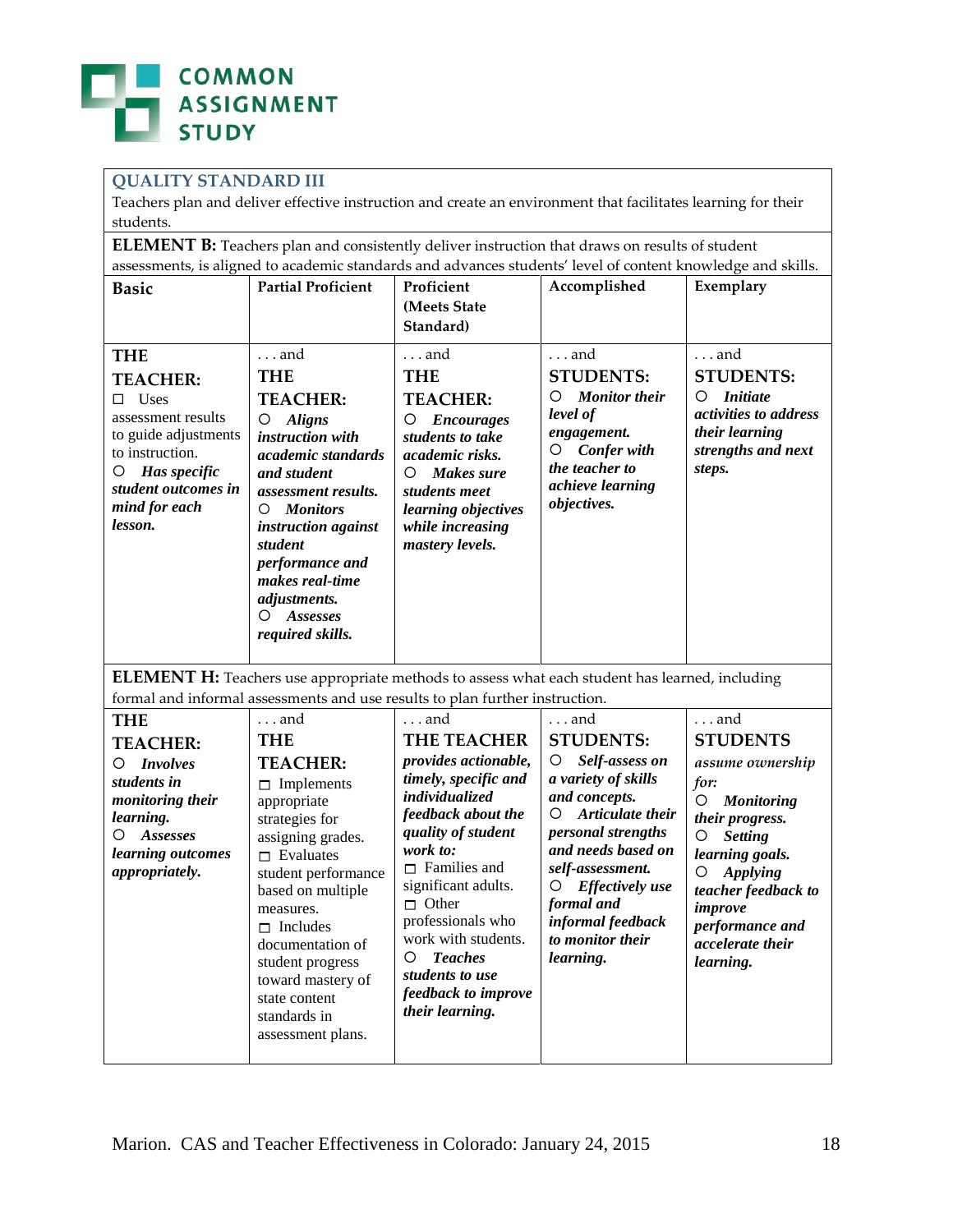

| <b>QUALITY STANDARD IV</b>                                                                            |                           |                       |                      |                     |  |  |  |
|-------------------------------------------------------------------------------------------------------|---------------------------|-----------------------|----------------------|---------------------|--|--|--|
| Teachers reflect on their practice.                                                                   |                           |                       |                      |                     |  |  |  |
| <b>ELEMENT A:</b> Teachers demonstrate that they analyze student learning, development and growth and |                           |                       |                      |                     |  |  |  |
| apply what they learn to improve their practice.                                                      |                           |                       |                      |                     |  |  |  |
| <b>Basic</b>                                                                                          | <b>Partial Proficient</b> | Proficient            | Accomplished         | Exemplary           |  |  |  |
|                                                                                                       |                           | (Meets State)         |                      |                     |  |  |  |
|                                                                                                       |                           | Standard)             |                      |                     |  |  |  |
| <b>THE</b>                                                                                            | and                       | $\dots$ and           | $\ldots$ and         | and                 |  |  |  |
| <b>TEACHER:</b>                                                                                       | THE                       | <b>THE TEACHER</b>    | <b>THE TEACHER</b>   | <b>THE</b>          |  |  |  |
| $\Box$ Collects and                                                                                   | <b>TEACHER:</b>           | applies knowledge     | develops student     | <b>TEACHER:</b>     |  |  |  |
| analyzes student                                                                                      | $\Box$ Collects multiple  | of how students       | learning plans based | $\Box$ Monitors and |  |  |  |
| data to inform                                                                                        | examples of student       | learn and their prior | on:                  | evaluates personal  |  |  |  |
| instruction.                                                                                          | work to determine         | knowledge to the      | $\Box$ Multiple      | behavioral changes  |  |  |  |
|                                                                                                       | student progress          | development of:       | examples of student  | to determine what   |  |  |  |
| Uses data to:                                                                                         | over time.                | $\Box$ Instructional  | work.                | works for students. |  |  |  |
| $\Box$ Support student                                                                                |                           | strategies.           | Information<br>ш     |                     |  |  |  |
| learning.                                                                                             |                           |                       | gathered from        |                     |  |  |  |
|                                                                                                       |                           |                       | students, families   |                     |  |  |  |
|                                                                                                       |                           |                       | and colleagues.      |                     |  |  |  |
|                                                                                                       |                           |                       |                      |                     |  |  |  |

More specific to assessment literacy, almost all of the major tools for evaluating practice include rubrics for teachers' assessment literacy and the use of assessment results to improve learning. For example, the Rubric for Evaluation Colorado Teachers includes criteria for "analyzing student work from assessments" as part of Quality Standard IV, Element A as characterized by the descriptions seen in the rubric above.

This is just one excerpt, but it is clear that the Colorado Model draws attention to appropriate design and use of assessments for instruction and learning in many aspects of evaluating teaching practice. The CAS unit planning template and other planning tools, along with actual assessments and associated student work, can provide rich evidence to support this and related strands.

#### The Role of Collaboration and Examining Student Work

The CAS project has emphasized the critical role that close examination of student work can play in the development and evaluation of units as well as for helping teachers gain insights into

Marion. CAS and Teacher Effectiveness in Colorado: January 24, 2015 19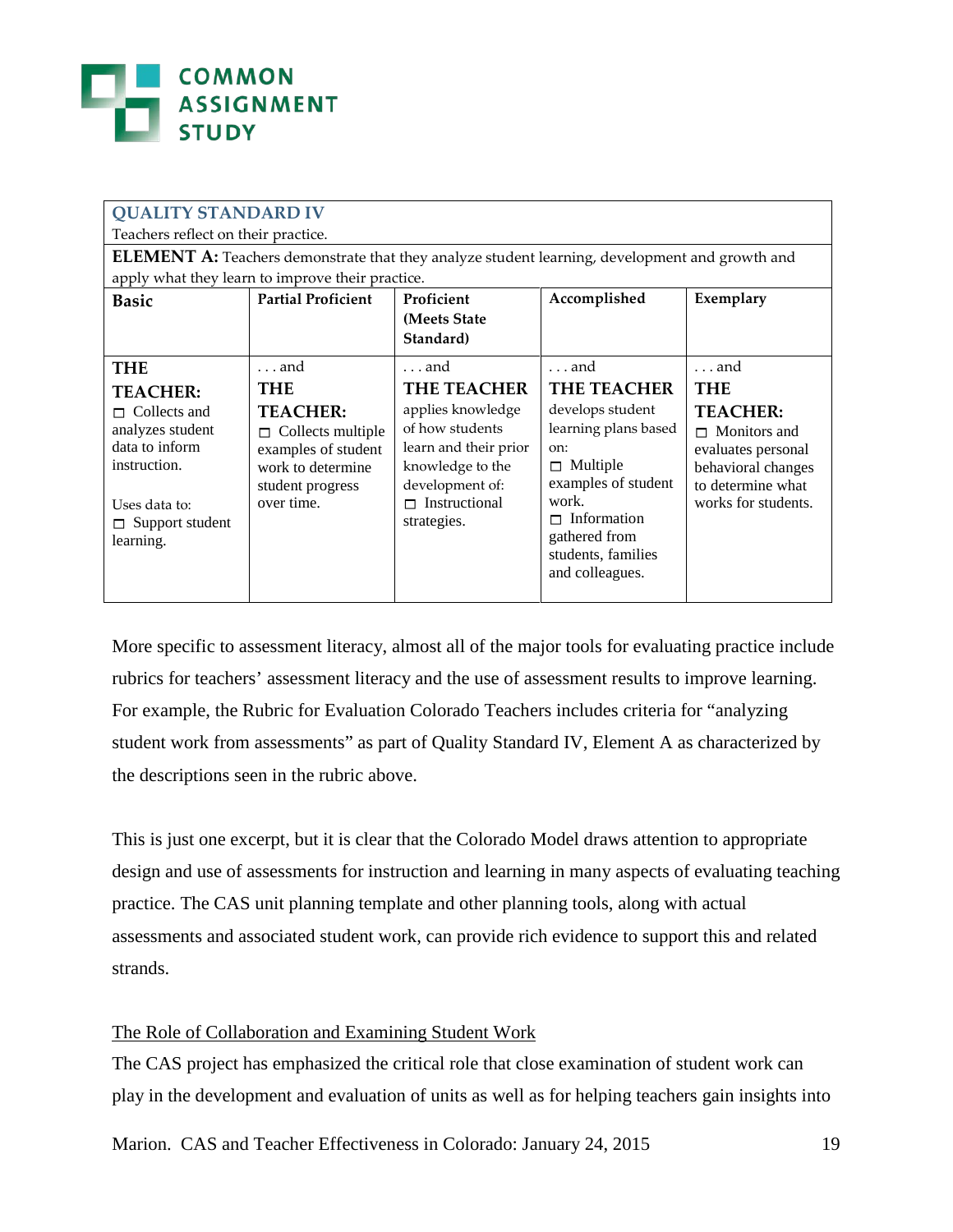students' strengths and needs. We argue that student work can serve as a credible bridge between the evaluation of teachers' practice and characterization of student performance and growth. If we cannot see it in the student work, it isn't there! In the case of educator effectiveness, student work is the perfect bridge between teacher practices and student performance results in that the student work can help shed light on the degree to which specific teacher practices were effective at improving student learning.

As noted earlier, CAS is based on the premise that collaboration among engaged educators can lead to higher quality instructional, curriculum, and assessment materials than would be the case if teachers were working individually. While there is certainly value in having individual teachers examine student work from their classrooms, the value increases exponentially when groups of teachers collaboratively examine student work from common and even unique (to each classroom) tasks. Generally, teachers are able to gain deeper insights into student learning and their own teaching practices through collaborative inquiry into student work than each could likely realize on their own.

While the MSL process used in Colorado does not require that teachers work with others when establishing and evaluating their MSLs, a recent report from the Colorado Education Initiative<sup>[9](#page-16-0)</sup> suggests that this is an important aspect of MSL development and implementation in CO. We support the notion that common and collaboratively established MSLs and SLOs, specifically, for educators teaching the same courses can strengthen the SLO process and improve the effectiveness of those educators involved in the collaborative work. Additionally, Quality Standard V (Teachers Demonstrate Leadership) supports teachers working with colleagues to improve the profession and each teacher's growth. This is another example of how the CAS process provides a connection between the student performance and teacher practice aspects of educator effectiveness determinations.

<span id="page-19-0"></span> <sup>9</sup> Colorado Education Initiative (2014). *Colorado MSL Systems: Patterns and Progress 2013-2014*. <http://www.coloradoedinitiative.org/wp-content/uploads/2014/12/MSL-Report-FINAL.pdf>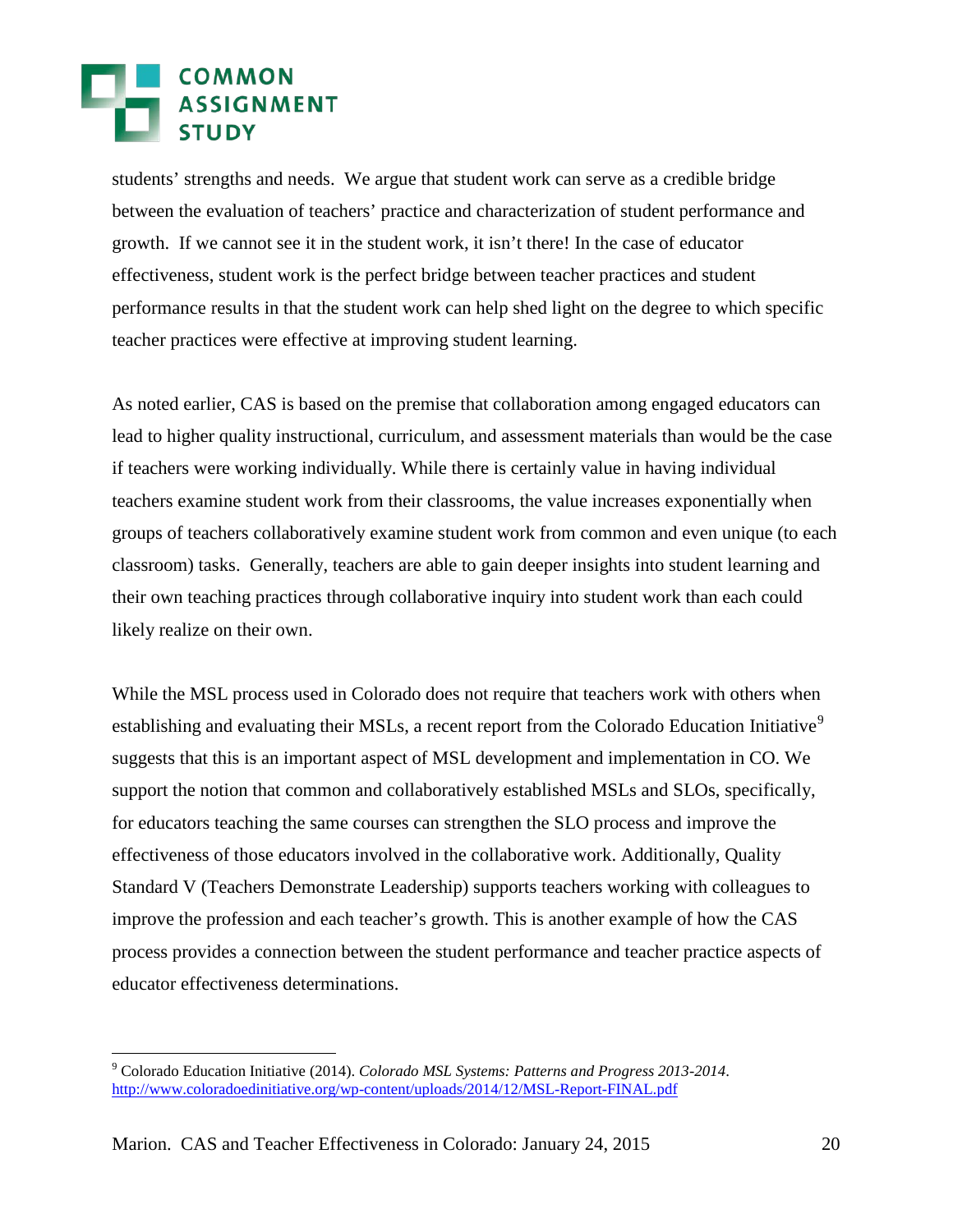## **EN COMMON<br>ASSIGNMENT**

#### Discussion

As illustrated throughout this paper, the common units at the core of CAS offer considerable opportunities for providing evidence in support of both student learning outcomes and teaching practices. An advantage in Colorado is that there is considerable flexibility afforded to local educational leaders for designing assessments and methods for documenting changes in student achievement over time. Designing local educator evaluations is very difficult work. Educational leaders and others are often being asked to do things without the necessary expertise and experience to do so. The work of CAS can help support these district leaders and educators as they strive to build coherent systems that are both fully integrated into the real work of teaching and learning and serve as a vehicle for deepening this work. As project leaders, we will have to work with policy leaders in both states to understand the potential of CAS to support meaningful educator evaluations. Closer to the action, project leaders will need to work closely with district leaders responsible for educator evaluation so they have an understanding of how to credibly include CAS information in local evaluation decisions.